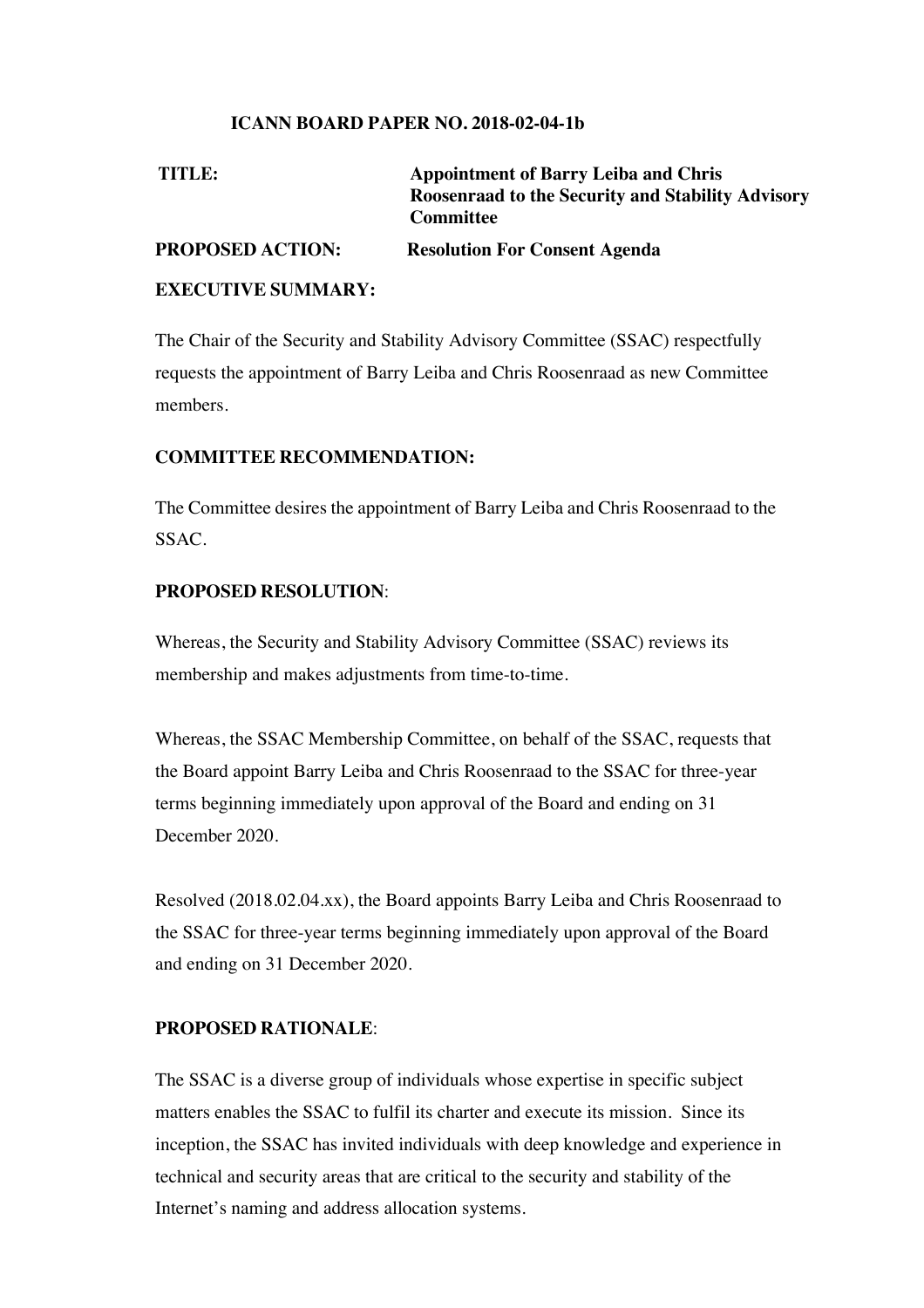The SSAC's continued operation as a competent body is dependent on the accumulation of talented subject matter experts who have consented to volunteer their time and energies to the execution of the SSAC mission.

Many of the SSAC members have known Barry Leiba from his extensive work in the IETF, including being working group chair, being Applications Area Director, serving on the Internet Architecture Board. He brings significant expertise in Internet messaging and messaging-related standards, more broadly application layer protocols and the security and privacy aspects of them. He has a strong background in internationalization issues. Chris Roosenraad has participated extensively in the Messaging, Malware and Mobile Anti-Abuse Working Group (MAAWG). He has been active with the Technology Coalition and advising the US Government through the Federal Communications Commission (FCC) Communications Security, Reliability and Interoperability Council (CSRIC) process. He has extensive experience managing some of the largest Internet infrastructure services, including DNS, DHCP, email, and identity management.

The SSAC believes Barry Leiba and Chris Roosenraad would be significant contributing members of the SSAC.

This resolution is an organizational administrative function for which no public comment is required. The appointment of SSAC members is in the public interest and in furtherance of ICANN's mission as it contributes to the commitment of the ICANN to strengthen the security, stability, and resiliency of the DNS.

| Submitted by: | Ram Mohan                                                   |  |
|---------------|-------------------------------------------------------------|--|
| Position:     | Liaison to the ICANN Board from the Security $\&$ Stability |  |
|               | <b>Advisory Committee</b>                                   |  |
| Date Noted:   | 23 January 2018                                             |  |
| Email:        | mohan@afilias.info                                          |  |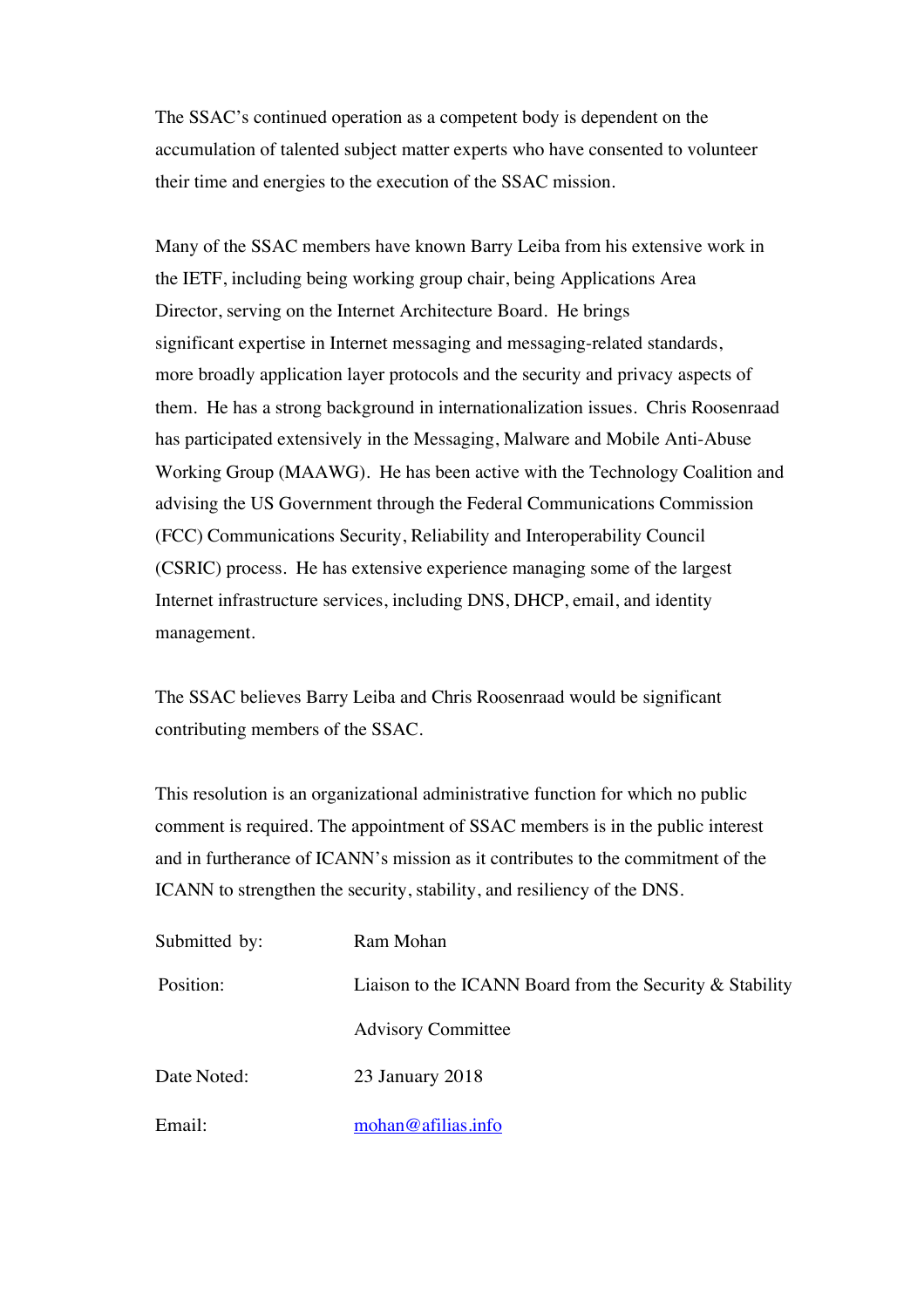## **ICANN BOARD OF DIRECTORS SUBMISSION NO. 2018-02-04-1c**

**TITLE: RSSAC Co-Chair Appointment PROPOSED ACTION: For Consent Agenda EXECUTIVE SUMMARY:**

According to Article 12, Section 2, Subsection C (ii) of the ICANN Bylaws, the ICANN Board of Directors shall appoint the co-chairs and the members of the Root Server System Advisory Committee (RSSAC). On 5 December 2017, the RSSAC conducted an election for one co-chair position and re-elected Brad Verd of Verisign, (A/J-root server operator organization) to a final two-year term as co-chair. Tripti Sinha of the University of Maryland (D-root server operator organization) will continue to serve as the other co-chair for the second year of her final two-year term.

#### **RSSAC RECOMMENDATION:**

The RSSAC recommends the Board of Directors appoint Brad Verd as co-chair of RSSAC.

#### **PROPOSED RESOLUTION**:

Whereas, Article 12, Section 2, Subsection C (ii) of the Bylaws states that the Board of Directors shall appoint the co-chairs and members of the RSSAC.

Whereas, on 5 December 2017, the RSSAC conducted an election for one co-chair position and re-elected Brad Verd of Verisign (A/J-root server operator organization) to a final two-year term as co-chair.

Whereas, the RSSAC requests Board of Directors action with respect to the appointment of its co-chair.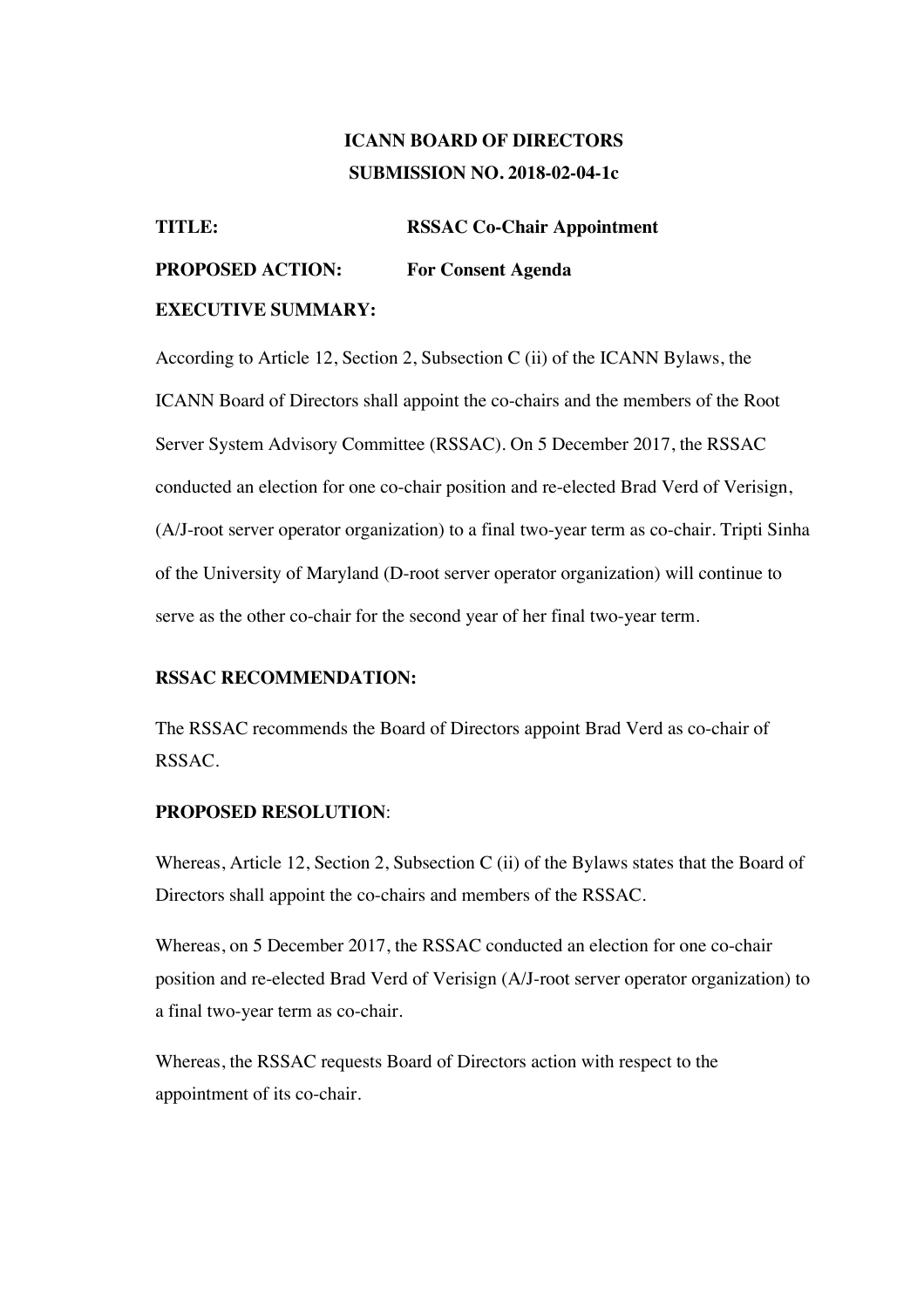**Resolved** (2018.02.04.XX) the Board of Directors accepts the recommendation of the RSSAC and appoints Brad Verd as co-chair of RSSAC and extends its best wishes on this important role.

### **RATIONALE FOR RESOLUTION:**

The ICANN Bylaws call for the ICANN Board to appoint the RSSAC Co-Chairs as selected by the membership of the RSSAC. The appointment of RSSAC Co-Chairs will allow the RSSAC to be properly composed to serve its function as an advisory committee.

The appointment of the RSSAC Co-Chairs is not anticipated to have any fiscal impact on the ICANN organization that has not already been accounted for in the budgeted resources necessary for ongoing support of the RSSAC.

This is an organizational administrative function for which no public comment is required.

| Submitted by:          | Kaveh Ranjbar                    |
|------------------------|----------------------------------|
| Position:              | RSSAC Liaison to the ICANN Board |
| Date Noted:            | 16 January 2018                  |
| Email and Phone Number | kaveh.ranjbar@board.icann.org    |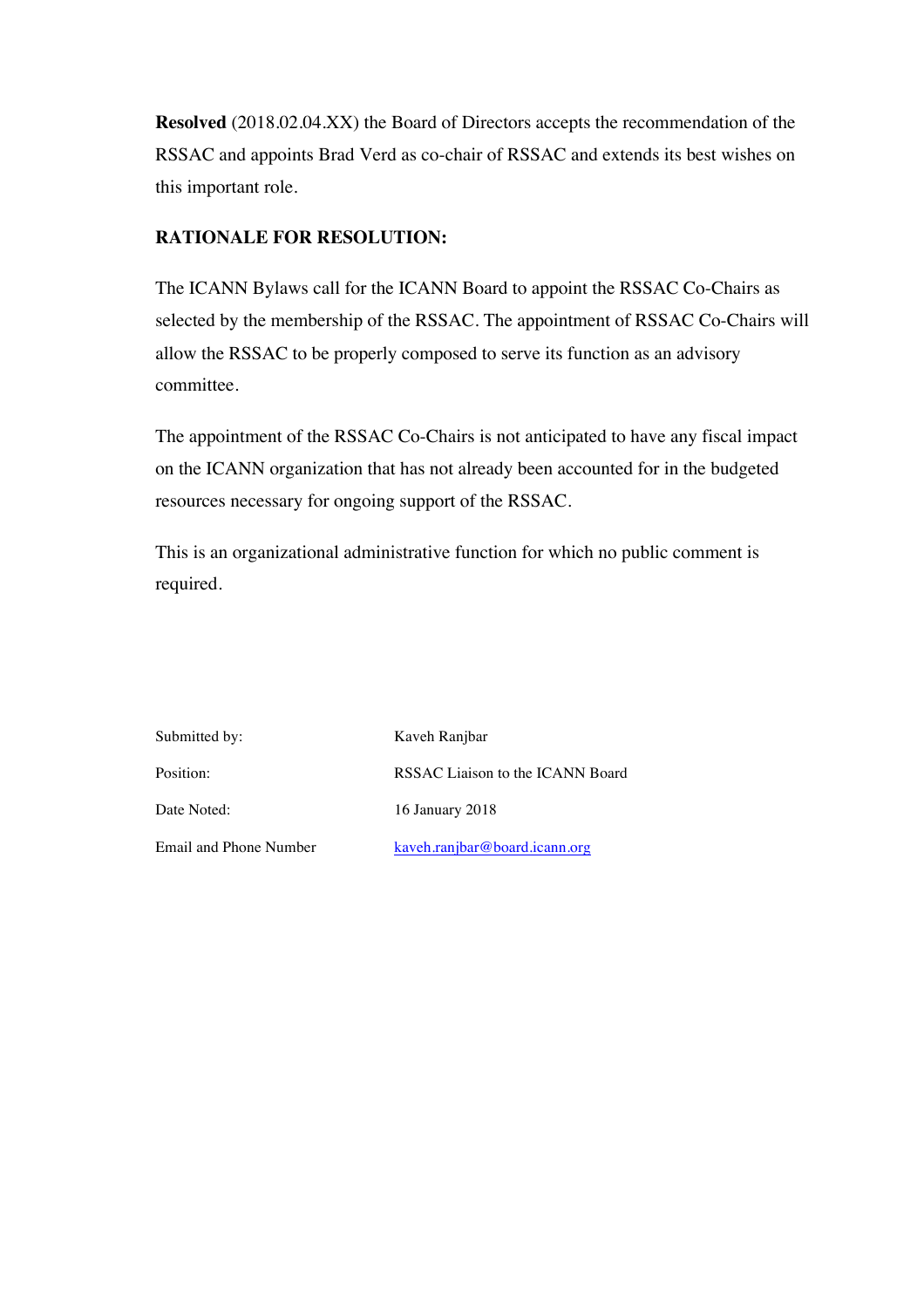#### **ICANN BOARD PAPER No. 2018-01-02-04-1d**

**TITLE: Contracting and Disbursement Authorization for Lease Renewal in Singapore**

#### **PROPOSED ACTION: For Board Approval**

#### **EXECUTIVE SUMMARY:**

ICANN has an established a Regional Office in Singapore. To support ICANN's globalization goal and continue the accommodation of the current and projected number of personnel in the Singapore office, it is necessary to renew the lease of the current facility for an additional three years. Since the obligations under the lease renewal will exceed confidential Negotiation Information this action requires Board approval (see https://www.icann.org/resources/pages/signing-authority-2012-02-25-en). Reference Materials to this paper summarize the steps taken to identify and evaluate the estimated renewal cost of the ICANN Singapore Regional Office.

# **ORGANIZATION AND BOARD FINANCE COMMITTEE (BFC) RECOMMENDATION** *(Subject to BFC approval)***:**

ICANN Org recommends that the Board authorizes the President and CEO, or his designee(s), the take all necessary actions to execute the lease renewal for the current office facility in Singapore, as reflected in the Reference Materials to this Paper, and make all necessary disbursements pursuant to that lease. The BFC has recommended that the amount of the Singapore lease renewal is reasonable and properly captured in the draft FY19 Budget.

#### **PROPOSED RESOLUTION**:

Whereas, ICANN has maintained a Regional Office in Singapore, since 2013; the lease for the current office space expires in 2018,

Whereas, ICANN org has evaluated the options to renew the existing lease, or to move to another suitable location,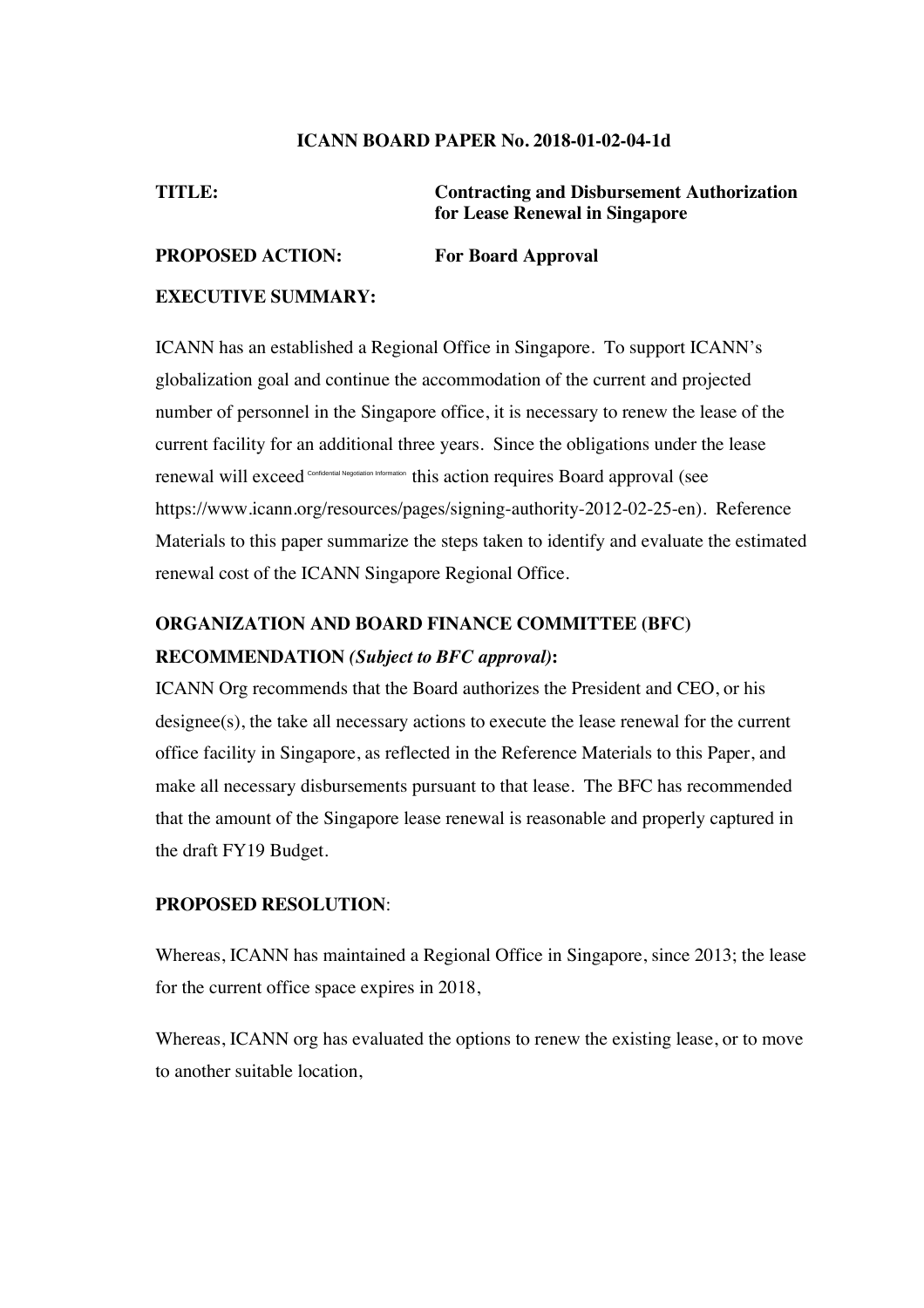Whereas, during its meeting on 12 January 2018, the Board Finance Committee (BFC) reviewed the financial implications of the options evaluated for the ICANN Regional Office in Singapore.

Whereas, ICANN Org has recommended that the Board authorize the President and CEO, or his designee(s), to take all actions necessary to execute the lease renewal for the current office facility in Singapore, as reflected in the Reference Materials to this Paper, and make all necessary disbursements pursuant to that lease.

Whereas, the BFC has determined that the proposal for renewing the lease of the existing Singapore Regional Office is reasonable and properly reflected in the draft FY19 budget.

Resolved (2018.02.xx.xx), the Board authorizes the President and CEO, or his designee(s), the take all necessary actions to execute the lease renewal for the current office facility in Singapore, as reflected in the Reference Materials to this Paper, and make all necessary disbursements pursuant to that lease.

Resolved (2018.02.xx.xx), specific items within this resolution shall remain confidential for negotiation purposes pursuant to Article III, section 5.2 of the ICANN Bylaws until the President and CEO determines that the confidential information may be released.

#### **PROPOSED RATIONALE:**

To support its globalization strategy, ICANN established a Regional Office in Singapore to better service its stakeholders. To further show ICANN's commitment to its globalization strategy, and meet the demand for increased space to accommodate the projected growth of ICANN Org in Singapore, a three-year lease beginning October 2015 with South Beach Tower was signed. The Singapore office was moved from a serviced office to a more permanent facility. The current lease expires on 30 September 2018, and ICANN Org and the Board Finance Committee (BFC) propose that ICANN Org renew the lease for an additional three years.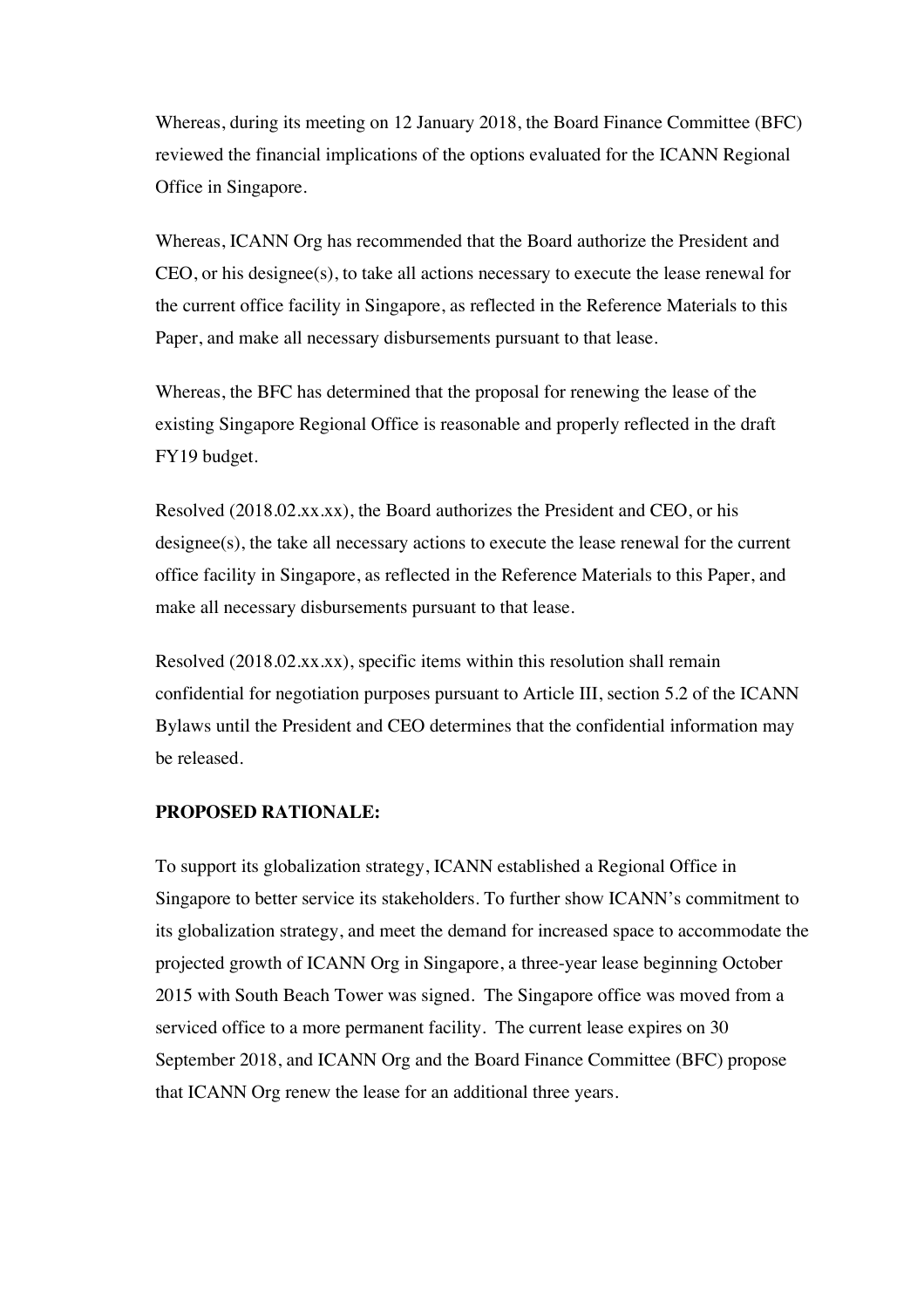ICANN Org has conducted a market review and performed a cost analysis of renewing the lease versus relocating to another location, and finds lease renewal to be a more viable and cost-effective solution.

The Board reviewed ICANN Org's and the Board Finance Committee's recommendations for renewing the current lease for an additional three years and the determination that the proposal met the financial and business requirements of the organization.

Taking this decision is both consistent with ICANN's Mission and in the public interest as having a Regional Office in the Asia Pacific region helps serve ICANN's stakeholders in a more efficient and effective manner.

There will be a financial impact on ICANN to renew the current lease for an addition three years. This impact is currently included in the FY19 Draft Operating Plan and Budget that is pending Board approval.

This decision will have no direct impact on the security or the stability of the domain name system.

This is an Organizational Administrative function that does not require public comment.

Submitted by: Jia-Rong Low

Position: Vice President, Stakeholder Engagement & Managing Director – Asia Pacific Date Noted: 2 January 2018 Email: jiarong.low@icann.org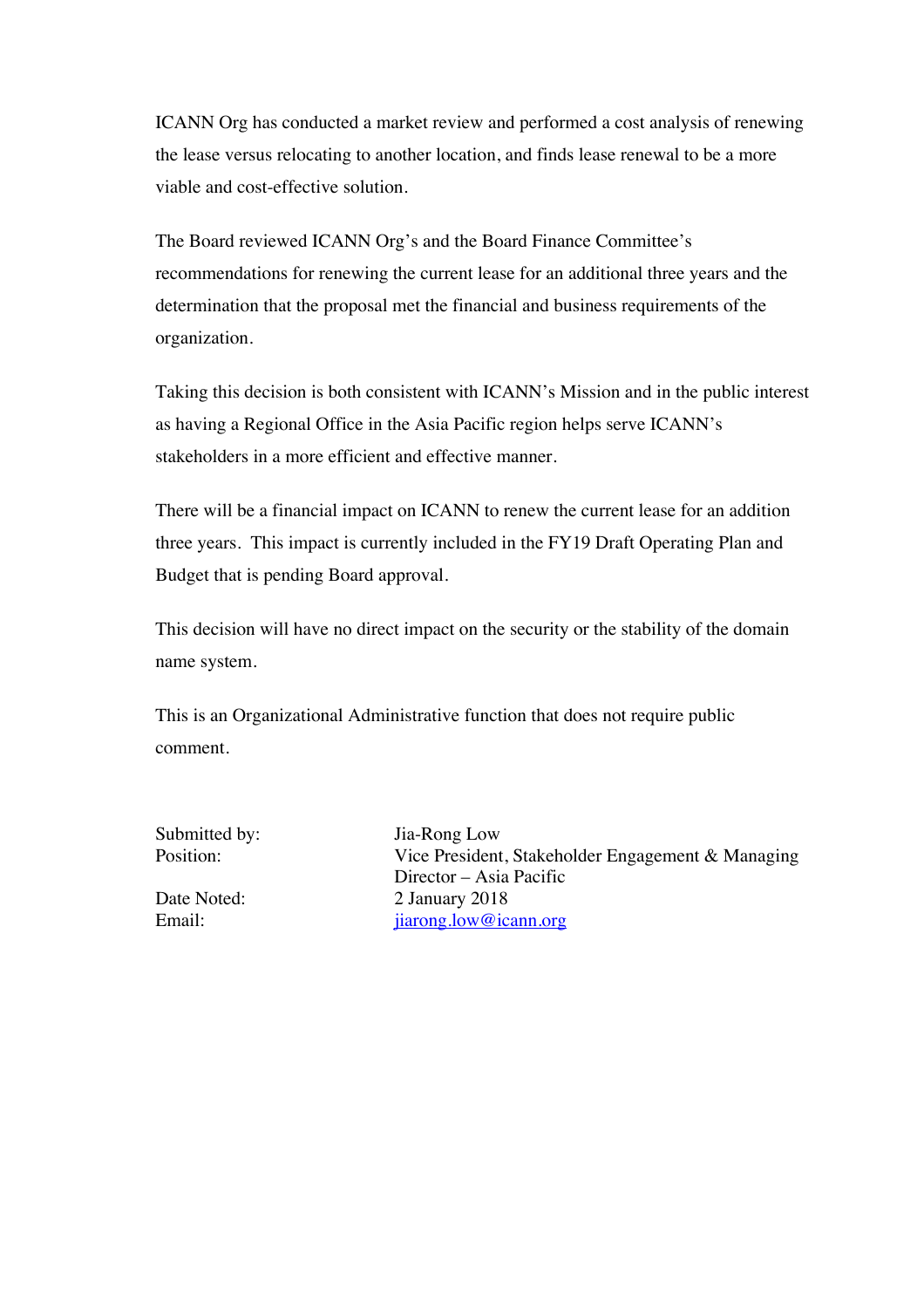#### **ICANN BOARD PAPER No. 2018-02-04-1e**

**TITLE: Contracting and Disbursement Authorization for an Updated Lease in Brussels** 

## **PROPOSED ACTION: For Board Approval**

#### **EXECUTIVE SUMMARY:**

ICANN has an established a Regional Office in Brussels. To support ICANN's globalization goal and continue the accommodation of the current and projected activities and personnel in the Brussels office, we have an opportunity to obtain a reduced rate for lease of the office, subject to commitment to the current facility for a further three years compared to the current lease terms. Since the obligations under the updated lease will exceed<sup> confidential Negotiation Information</sup> over the period, this action requires Board approval (see https://www.icann.org/resources/pages/signing-authority-2012-02-25-en). Reference Materials to this paper summarize the steps taken to identify and evaluate the estimated renewal cost of the ICANN Brussels Regional Office.

# **ORGANIZATION AND BOARD FINANCE COMMITTEE (BFC) RECOMMENDATION** *(Subject to BFC approval)***:**

ICANN Org recommends that the Board authorizes the President and CEO, or his  $designee(s)$ , the take all necessary actions to execute the lease renewal for the current office facility in Singapore, as reflected in the Reference Materials to this Paper, and make all necessary disbursements pursuant to that lease. The BFC has recommended that the amount of the updated Brussels lease is reasonable and properly captured in the draft FY19 Budget.

#### **PROPOSED RESOLUTION**:

Whereas, ICANN has maintained a Regional Office in Brussels, for more than a decade; the lease for the current office space expires in 2021,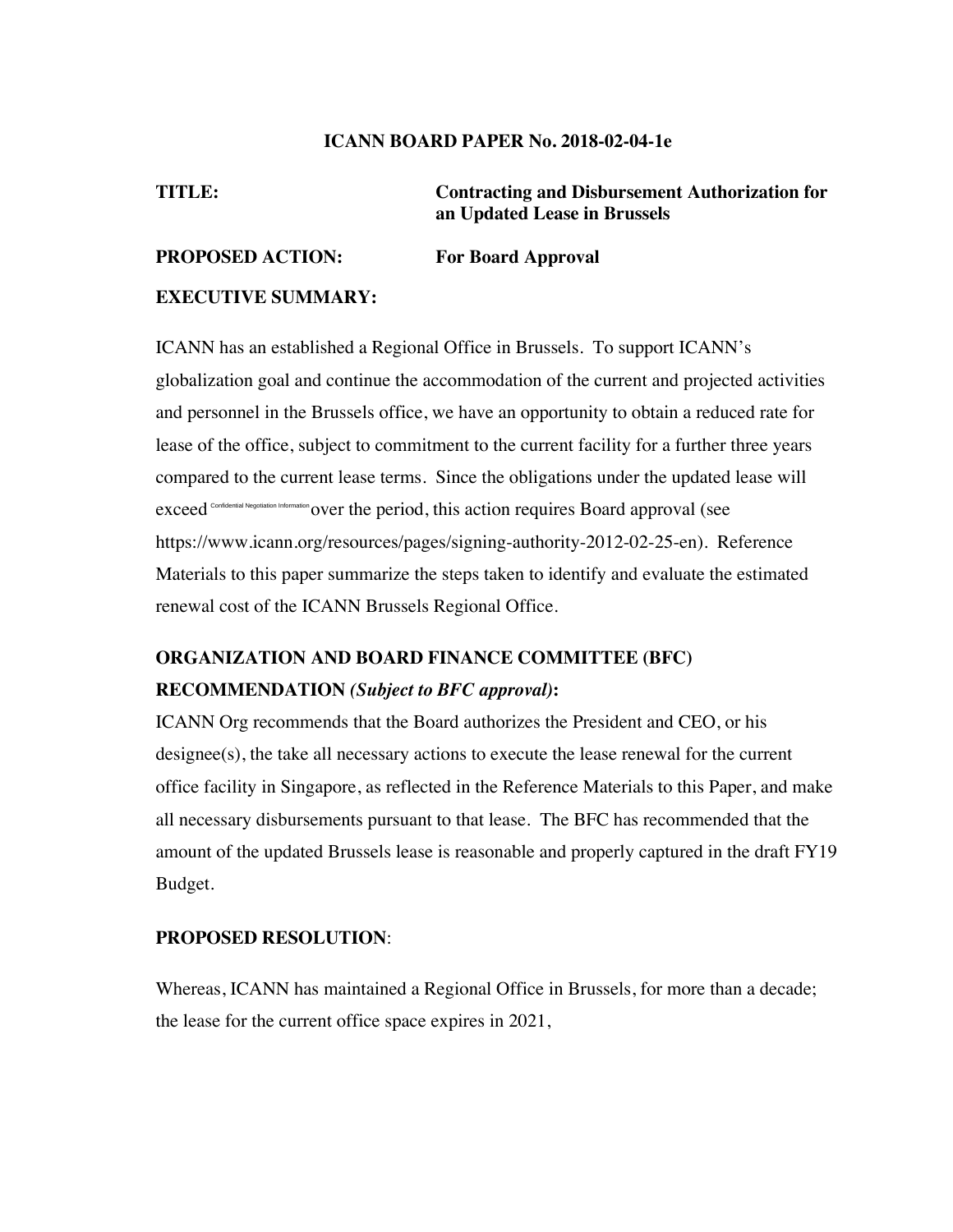Whereas, ICANN org has evaluated the options to negotiate a reduced rate for the existing lease subject to committing to three more years, or to move to another suitable location.

Whereas, during its meeting on 12 January 2018, the Board Finance Committee (BFC) reviewed the financial implications of the options evaluated for the ICANN Regional Office in Brussels.

Whereas, ICANN Org has recommended that the Board authorize the President and CEO, or his designee(s), to take all actions necessary to execute the updated lease for the current office facility in Brussels, as reflected in the Reference Materials to this Paper, and make all necessary disbursements pursuant to that lease.

Whereas, the BFC has determined that the proposal for updating the lease of for the existing Brussels Regional Office is reasonable and properly reflected in the draft FY19 budget.

Resolved  $(2018.02.xx.xx)$ , the Board authorizes the President and CEO, or his designee(s), the take all necessary actions to execute the updated lease for the current office facility in Brussels, as reflected in the Reference Materials to this Paper, and make all necessary disbursements pursuant to that lease.

Resolved (2018.02.xx.xx), specific items within this resolution shall remain confidential for negotiation purposes pursuant to Resolution Text Superseded ICANN Bylaws until the President and CEO determines that the confidential information may be released.

#### **PROPOSED RATIONALE:**

To support its globalization strategy, ICANN established an office ib Brussels early on in its history to better service its stakeholders. To further show ICANN's commitment to its globalization strategy, and meet the demand for increased focus on serving European stakeholders through the Brussels Regional Office, ICANN Org undertook to evaluate the cost-effectiveness of the current lease for the Brussels office. ICANN Org conducted a market review and an analysis of updating the current lease versus relocating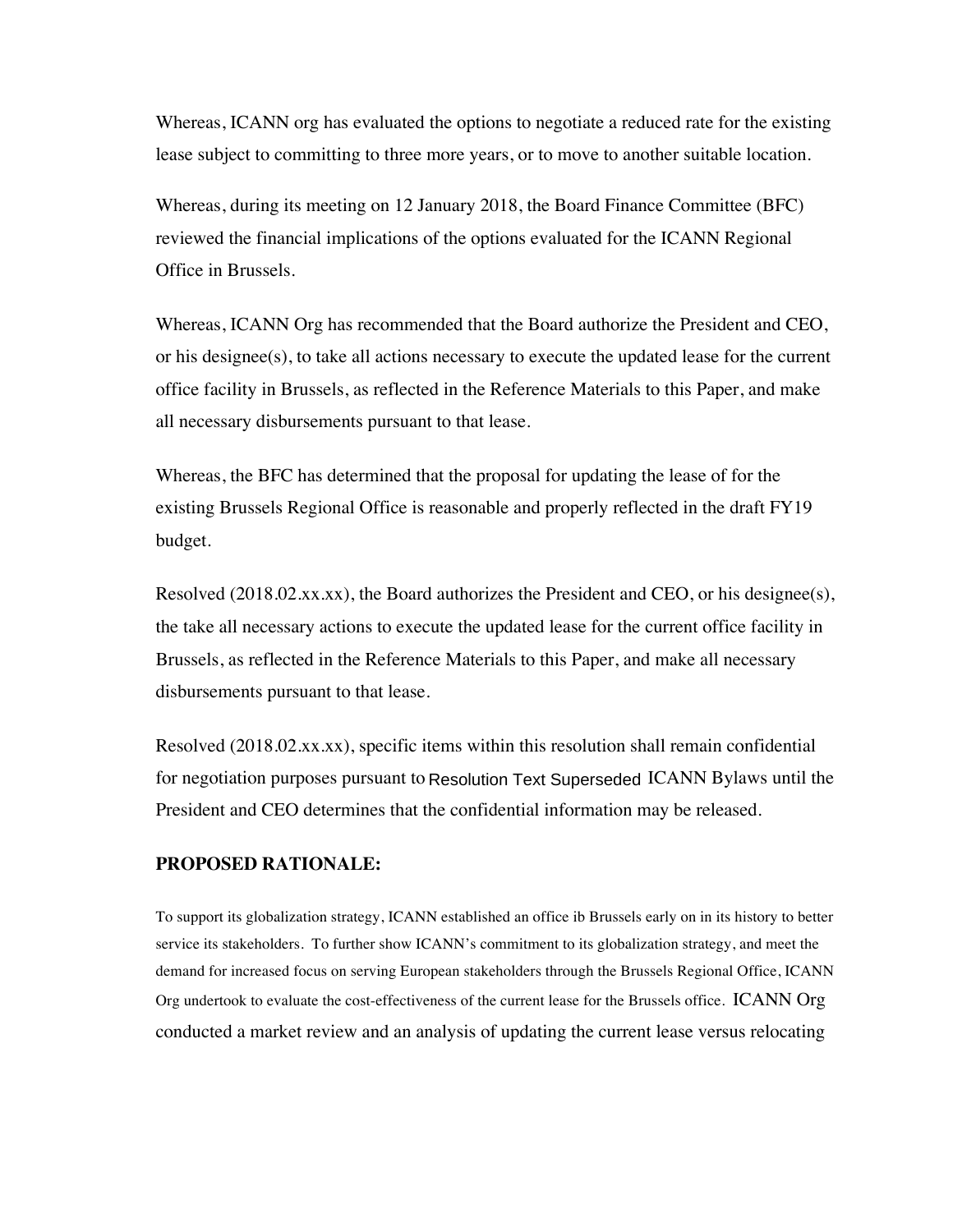to several other locations, and finds updating the lease for the current facilities to be a more viable and cost-effective solution.

In November 2017, ICANN Org invoked an option for early termination of the Brussels Regional Office lease, which lead to a discussion with the landlord about the currnet lease terms. The landlord eventually offered to reduce lease payments from annual payments of subject to entry into an updated lease with early termination option in six years (2024) and a final terminatin date of Resolution ext Superseded Confidential Negotiation Information

In total, once property tax and other charges are included, the annual commitment (incentives included) would amount to Confidential Negotiation Information compared to the current arrangement at confidential Negotiation Information, or an overall saving of just over  $12\%$ .

In addition, the landlord has pledged a contribution of Confidential Negotiation Informatio for the potential costs of renovating the office, which would enable ICANN Org to consider functional improvements to the office, such as creating a larger meeting room space, better suited to being used to host ICANN workshops, or policy working groups, for example.

The Board reviewed ICANN Org's and the Board Finance Committee's recommendations for renewing the current lease for an additional three years at a reduced rate as offered by the landlord and the determination that the proposal met the financial and business requirements of the organization.

Taking this decision is both consistent with ICANN's Mission and in the public interest as having a Regional Office in the Brussels region helps serve ICANN's stakeholders in a more efficient and effective manner.

There will be a financial impact on ICANN to renew the current lease for an additional three years. This impact is currently included in the FY19 Draft Operating Plan and Budget that is pending Board approval.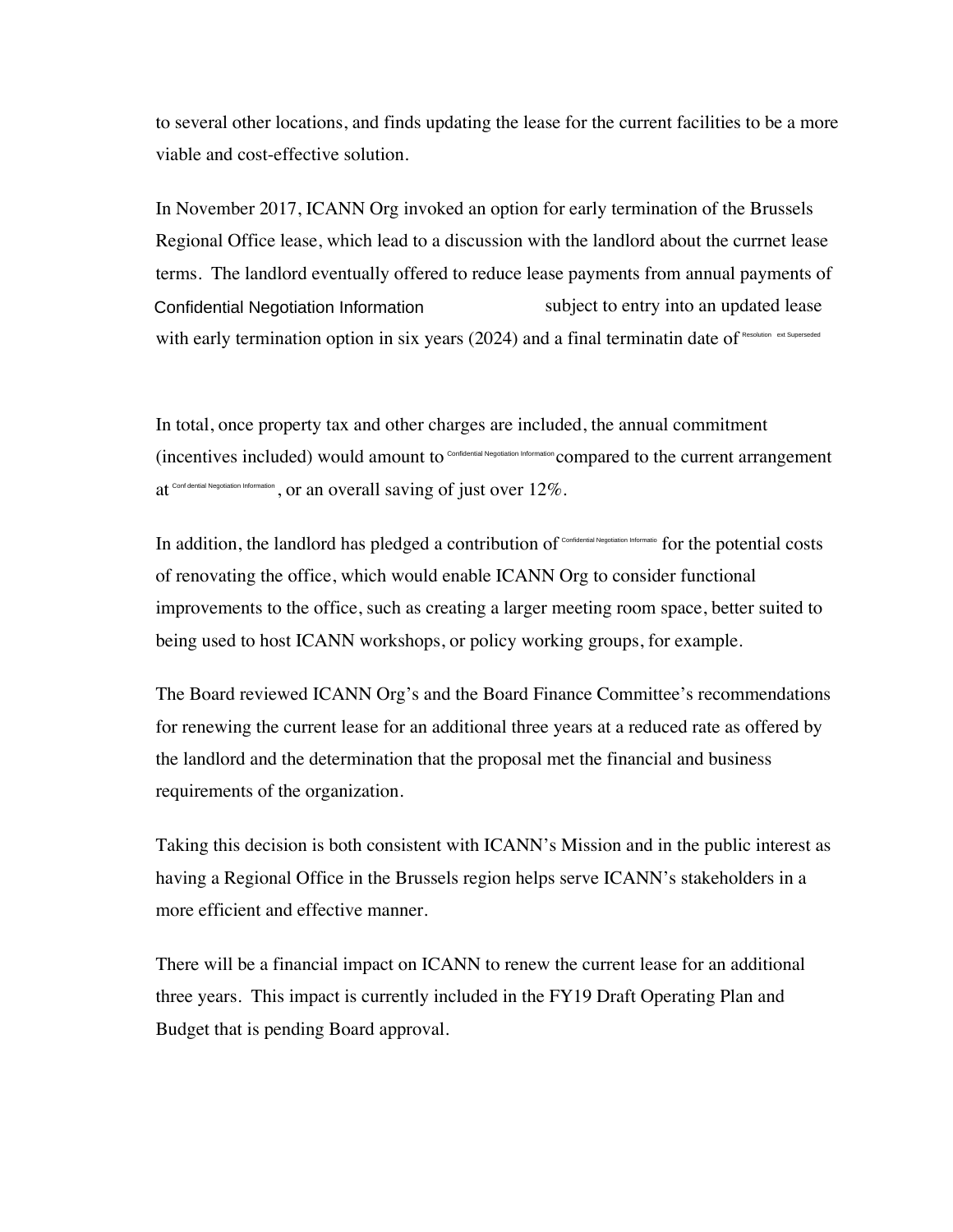This decision will have no direct impact on the security or the stability of the domain name system.

This is an Organizational Administrative function that does not require public comment.

Submitted by: Jean-Jacques Sahel<br>Position: Vice President, Stak Vice President, Stakeholder Engagement & Managing Director – Europe Date Noted: 8 January 2018<br>Email: 6 iean-jacques.sal jean-jacques.sahel@icann.org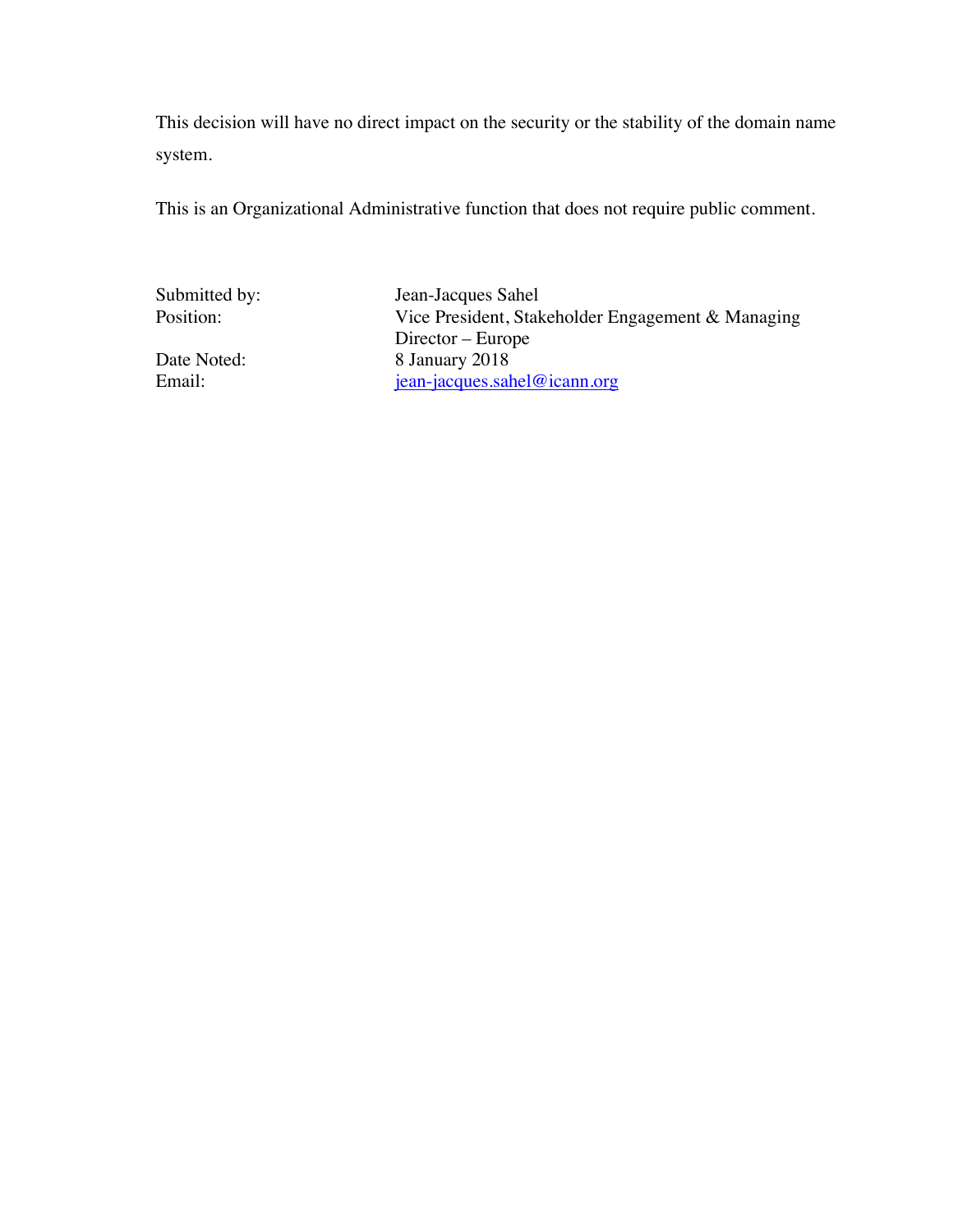#### **ICANN BOARD PAPER NO. 2018.02.04.1f**

# **TITLE: Board Consideration of SSAC Recommendations from SAC074, SSAC Advisory on Registrant Protection: Best Practices for Preserving Security and Stability in the Credential Management Lifecyle PROPOSED ACTION: For Resolution**

#### **EXECUTIVE SUMMARY:**

The Security and Stability Advisory Committee (SSAC) publishes advisories with recommendations to the ICANN Board relating to matters of security and stability. The ICANN organization has evaluated the SSAC's four recommendations in the SAC074 Advisory and has made recommendations regarding implementation in the accompanying scorecard "Implementation Recommendations for SSAC Advice Document SAC074 (\_\_ January 2018)."

This scorecard specifically addresses each of the four recommendations in the SAC074 Advisory, including a proposed implementation plan and assessment of impact to the operating budget.

The Board is being asked to consider and adopt the ICANN organization's recommendations within the scorecard "Implementation Recommendations for SSAC Advice Document SAC074 ( $\Box$  January 2018)." The draft scorecard is attached to this briefing paper. The scorecard includes: the text of the SSAC advice; the ICANN organization's confirmed understanding of the advice item, the ICANN organization's recommendation for implementation, background on the advice, and the ICANN organization's proposed solution to address the advice.

#### **STAFF RECOMMENDATION:**

Staff recommends that the Board adopt the scorecard "Implementation Recommendations for SSAC Advice Document SAC074 (C January 2018)." to address the SSAC's advice.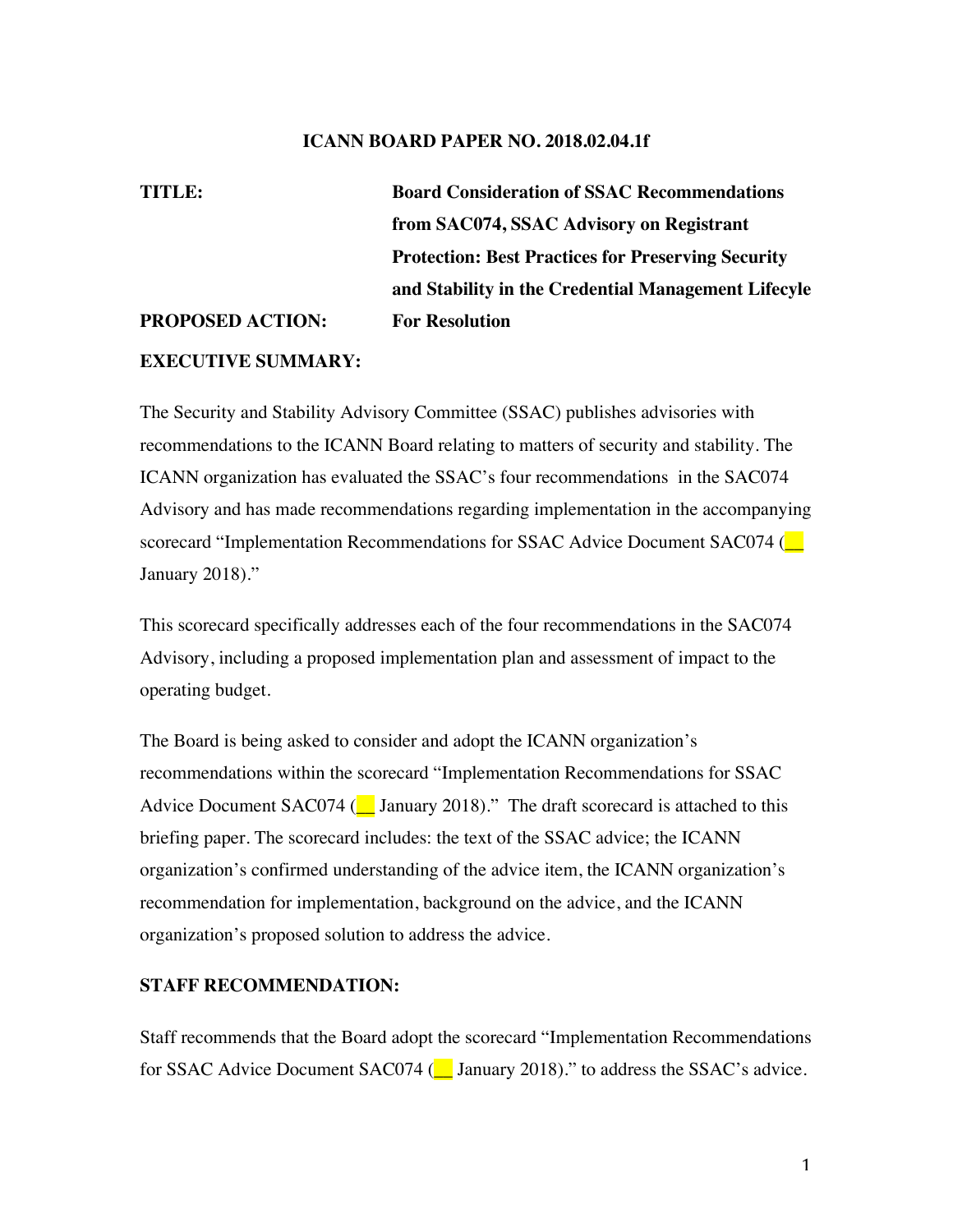#### **PROPOSED RESOLUTION**:

Whereas, the Security and Stability Advisory Committee (SSAC) submitted four recommendations in SAC Document: SAC074, SSAC Advisory on Registrant Protection: Best Practices for Preserving Security and Stability in the Credential Management Lifecyle.

Whereas, the ICANN organization has evaluated the feasibility of the SSAC's advice and developed implementation recommendations for each.

Whereas, the Board has considered the SSAC Advice and the ICANN organization's implementation recommendations relating to this advice.

Resolved (2018.xx.xx.xx), the Board adopts the scorecard titled Resolution Text Superseded

### **[INSERT LINK TO FINAL SSAC ADVICE**

**SCORECARD ADOPTED BY BOARD]**, and directs the CEO to implement the advice as described in the scorecard.

### **PROPOSED RATIONALE:**

The Action Request Register is a framework intended to improve the process for the Board's consideration of recommendations to the ICANN Board, including advice from its Advisory Committees. This framework has been under development since 2015, and as part of the initial effort, the ICANN organization reviewed SSAC Advice issued between 2010 and 2015 to identify items that had not yet received Board consideration. The results of this initial review were communicated to the SSAC Chair in a letter from the Chair of the ICANN Board on 19 October 2016 (see

https://www.icann.org/en/system/files/correspondence/crocker-to-faltstrom-19oct16 en.pdf). This Advisory was identified as part of the open advice inventory assessment done in 2016 to launch the Action Request Register. This resolution is intended to address one of the SSAC Advisories that were identified as open at that time.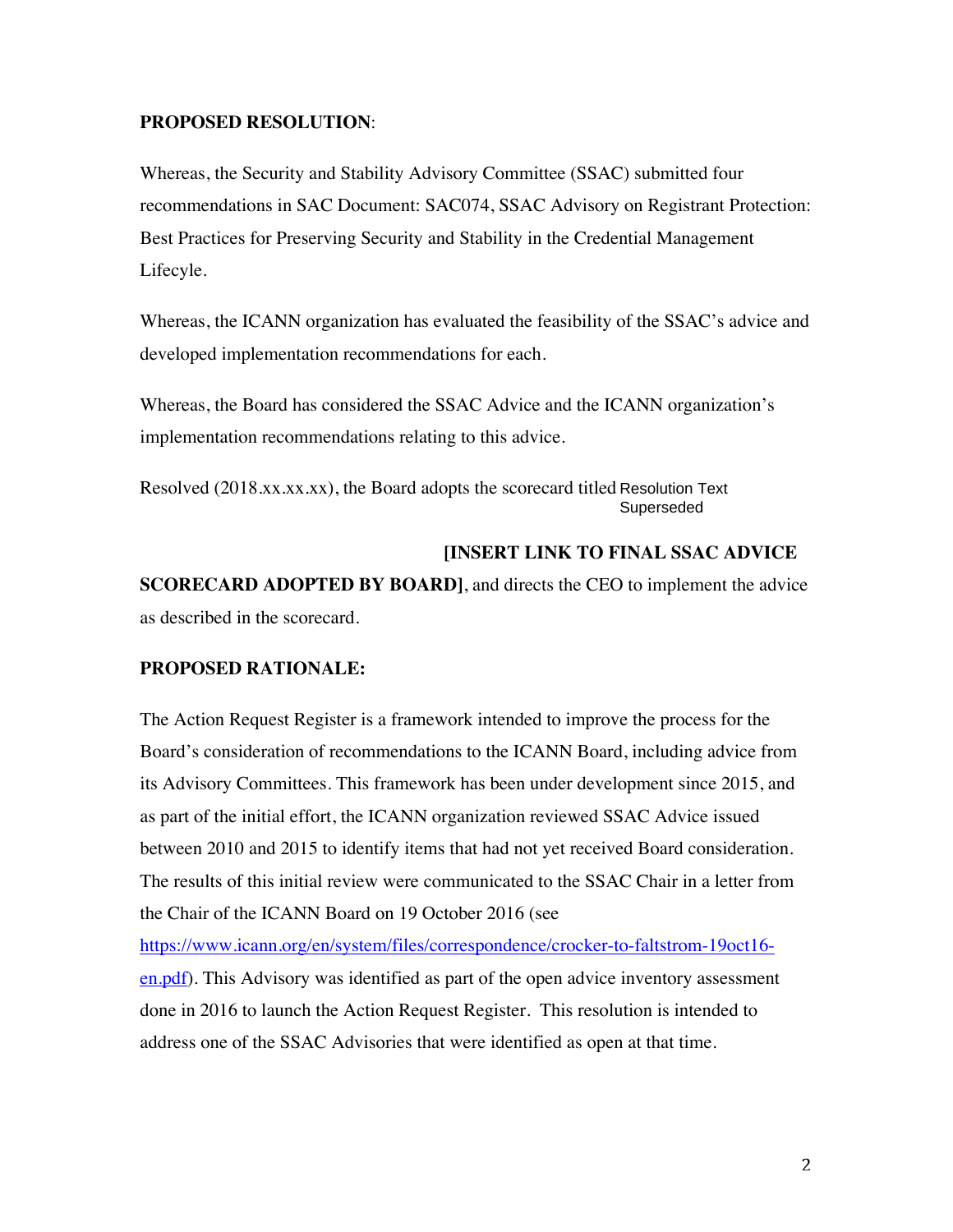As part of the Action Request Register process, for each advice item presented with this resolution, the ICANN organization has reviewed the request, confirmed its understanding of the SSAC's request with the SSAC, and evaluated the feasibility of the request. As part of the ICANN org's assessment of feasibility to implement the advice, the Organzaiton considered if the advice could be implemented within the existing FY19 operating budget request, and that is noted within each recommendation on the scorecard. The ICANN organization is presenting its recommendations to the Board in the scorecard **[INSERT LINK TO FINAL SCORECARD]** so that the Board may formally consider the advice and direct the CEO to address the advice appropriately.

#### **Signature Block:**

Submitted by: Akram Atallah Position: President, Global Domains Division Date Noted: 24 January 2018 Email: Akram.Atallah@icann.org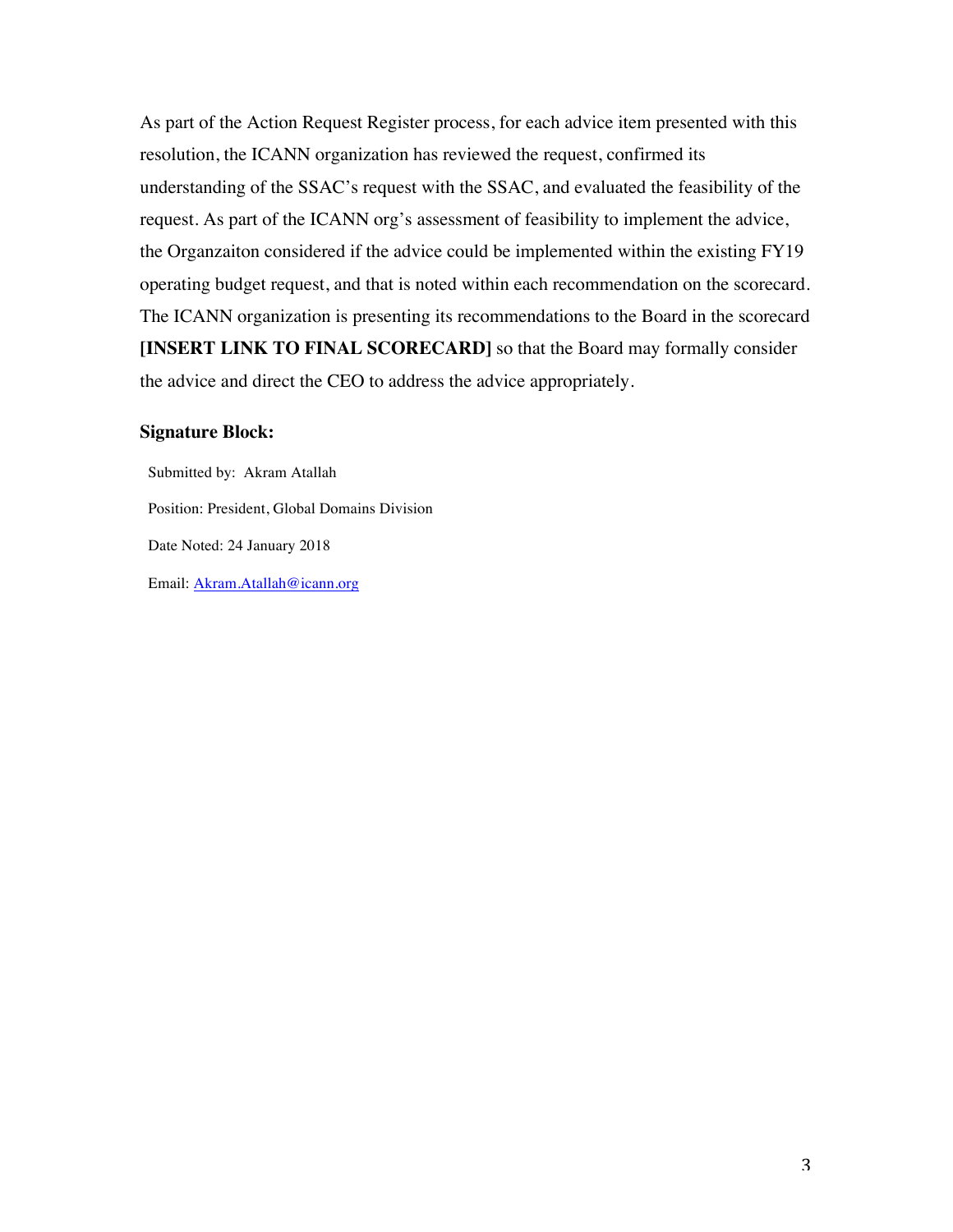#### **ICANN BOARD PAPER NO. 2018-02-04-1g**

#### **TITLE: Renewal of .MUSEUM Registry Agreement**

#### **PROPOSED ACTION: For Resolution**

#### **EXECUTIVE SUMMARY:**

The Board is being asked to approve the proposed Renewal Registry Agreement with Museum Domain Management Association (the Registry Operator or MuseDoma), for *MUSEUM*, which is set to expire on 2 March 2018. This proposed renewal registry agreement is based on the current .MUSEUM Registry Agreement with modifications agreed upon by the ICANN organization and MuseDoma as well as certain provisions from the base New gTLD Registry Agreement. Like other registry agreements, the .MUSEUM Registry Agreement gives the registry operator the right to renew the agreement at its expiration, provided that the registry operator is in good standing at the time of renewal and subject to negotiating renewal terms acceptable to ICANN.

The proposed renewal agreement for .MUSEUM includes revised covenants and obligations related to security and stability to more closely align to the terms of the New gTLD Registry Agreement, including the following provisions and specifications: (1) consensus and temporary specifications and policies, (2) data escrow requirements and procedures, (3) monthly reporting, (4) publication of registration data, (5) reservation of domain names, (6) definition of Registry Services and requirements to offer additional services, (7) performance specifications for the operation of the TLD, (8) registry interoperability and continuity, (9) rights protection mechanisms, (10) incorporation of the Registry Code of Conduct and Public Interest Commitments and (11) the emergency transition process.

The proposed renewal agreement also includes the set of standard public interest commitments applicable to all new gTLDs and the inclusion of the Community Specification that outlines Eligibility Criteria and describes the community the TLD represents (Specification 12). Legacy TLDs have been categorized as either "Generic" TLDs or "Sponsored" TLDs and the concept of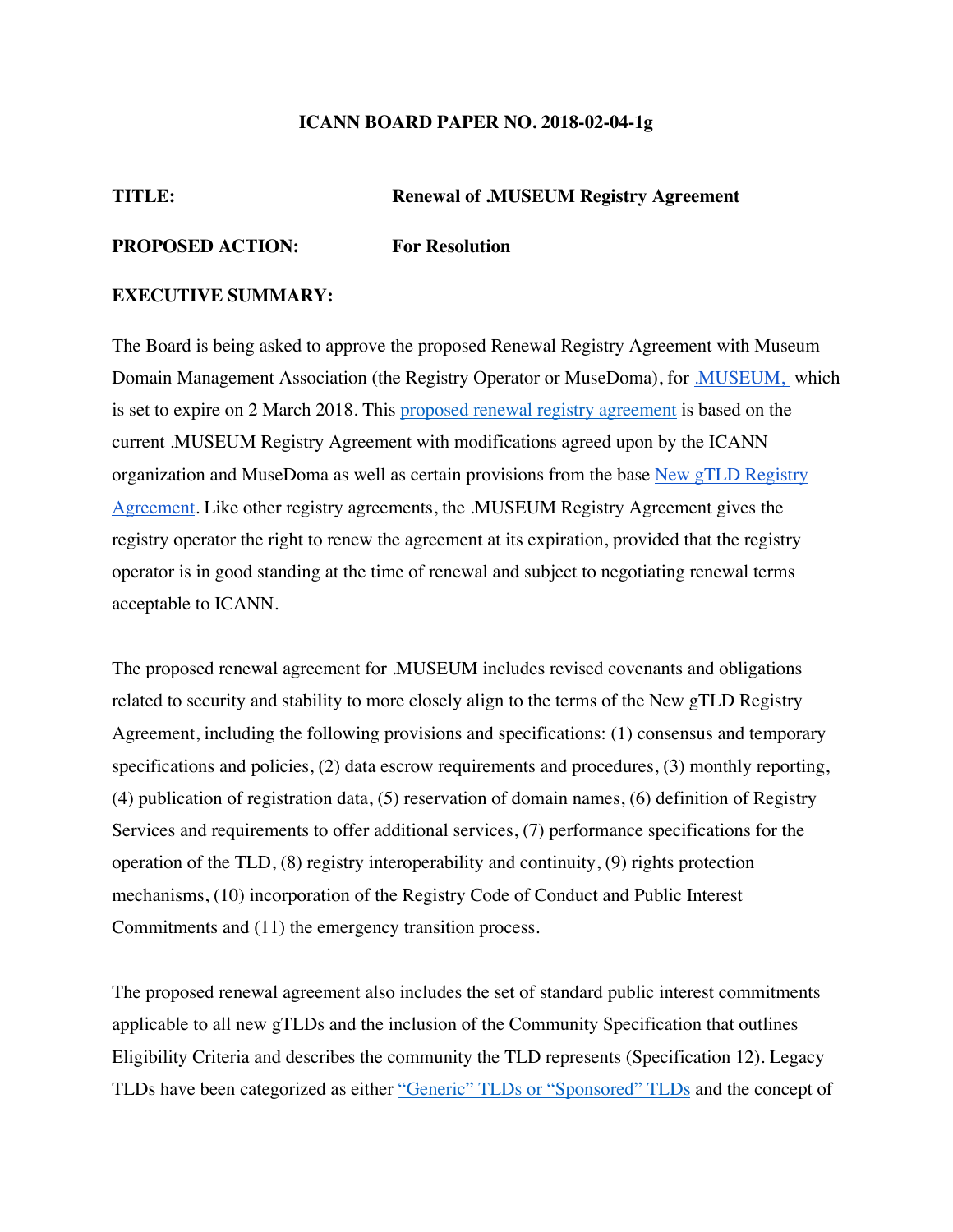a "Community" TLD was introduced via Specification 12 in the New gTLD Registry Agreement. As such, legacy TLDs such as .TEL, .CAT and .TRAVEL have transitioned from "Sponsored" TLDs to "Community" TLDs when those TLDs renewed their registry agreement.

As a "Sponsored" TLD, .MUSEUM follows a charter defining the purpose for which the sponsored TLD is managed and operated. The proposed renewal agreement for .MUSEUM includes Specification 12 which will replace the existing Registration Restrictions in the current registry agreement Appendix S and .MUSEUM will be recategorized from a "Sponsored" TLD to a "Community" TLD. As part of this reclassification to a "Community" TLD, the eligibility requirements for .MUSEUM will expand to include a more broadly defined community of museums, professional associations of museums, and individuals with an interest or a link with the museum profession and/or activity. With these changes incorporated, the .MUSEUM proposed registry agreement will change the category of the TLD from "Sponsored" to "Community TLD".

From 24 August 2017 through 3 October 2017, ICANN posted the proposed renewal of the .MUSEUM Registry Agreement for public comment. At the time this report was drafted, five (5) comments were added to the forum, following which time the comments were summarized, analyzed and posted to the public comment page.

#### **ICANN ORGANIZATION RECOMMENDATION:**

ICANN organization recommends that the Board approve the proposed Renewal Registry Agreement with MuseDoma for the continued operation of the .MUSEUM TLD.

#### **PROPOSED RESOLUTION**:

Resolution Text Superseded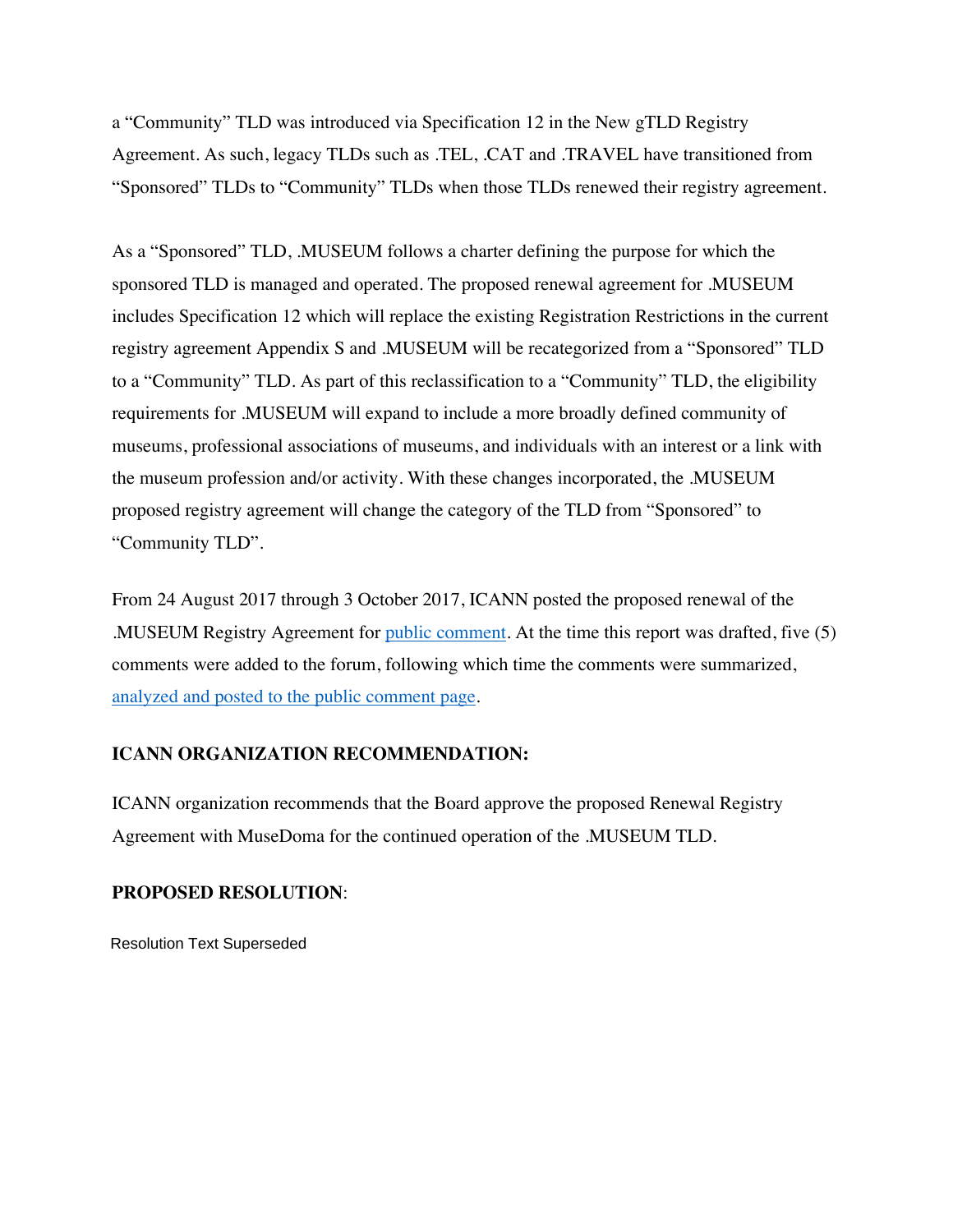Whereas, the .MUSEUM Renewal Registry Agreement includes new provisions consistent with the comparable terms of the New gTLD Registry Agreement.

Whereas, the Board has determined that no revisions to the proposed .MUSEUM Renewal Registry Agreement are necessary after taking the comments into account.

Resolved (2018.xx.xx), the proposed .MUSEUM Renewal Registry Agreement is approved and the President and CEO, or his designee(s), is authorized to take such actions as appropriate to finalize and execute the Agreement.

#### **PROPOSED RATIONALE:**

#### **Why is the Board addressing the issue now?**

ICANN and MuseDoma entered into a Registry Agreement on 17 October 2001 for operation of the .MUSEUM top-level domain. The current .MUSEUM Registry Agreement expires on 2 March 2018. The proposed Renewal Registry Agreement was posted for public comment between 24 August 2017 and 3 October 2017. At this time, the Board is approving the proposed .MUSEUM Renewal Registry Agreement for the continued operation of the .MUSEUM TLD by MuseDoma.

#### **What is the proposal being considered?**

The proposed .MUSEUM Renewal Registry Agreement, approved by the Board, is based on the current .MUSEUM Registry Agreement with modifications agreed upon by ICANN and MuseDoma and includes certain provisions from the base New gTLD Registry Agreement.

#### **Which stakeholders or others were consulted?**

ICANN organization conducted a public comment period on the proposed .MUSEUM Renewal Registry Agreement from 24 August 2017 through 3 October 2017. Additionally, ICANN engaged in negotiations with the Registry Operator to agree to the terms to be included in the proposed .MUSEUM Renewal Registry Agreement that was posted for public comment.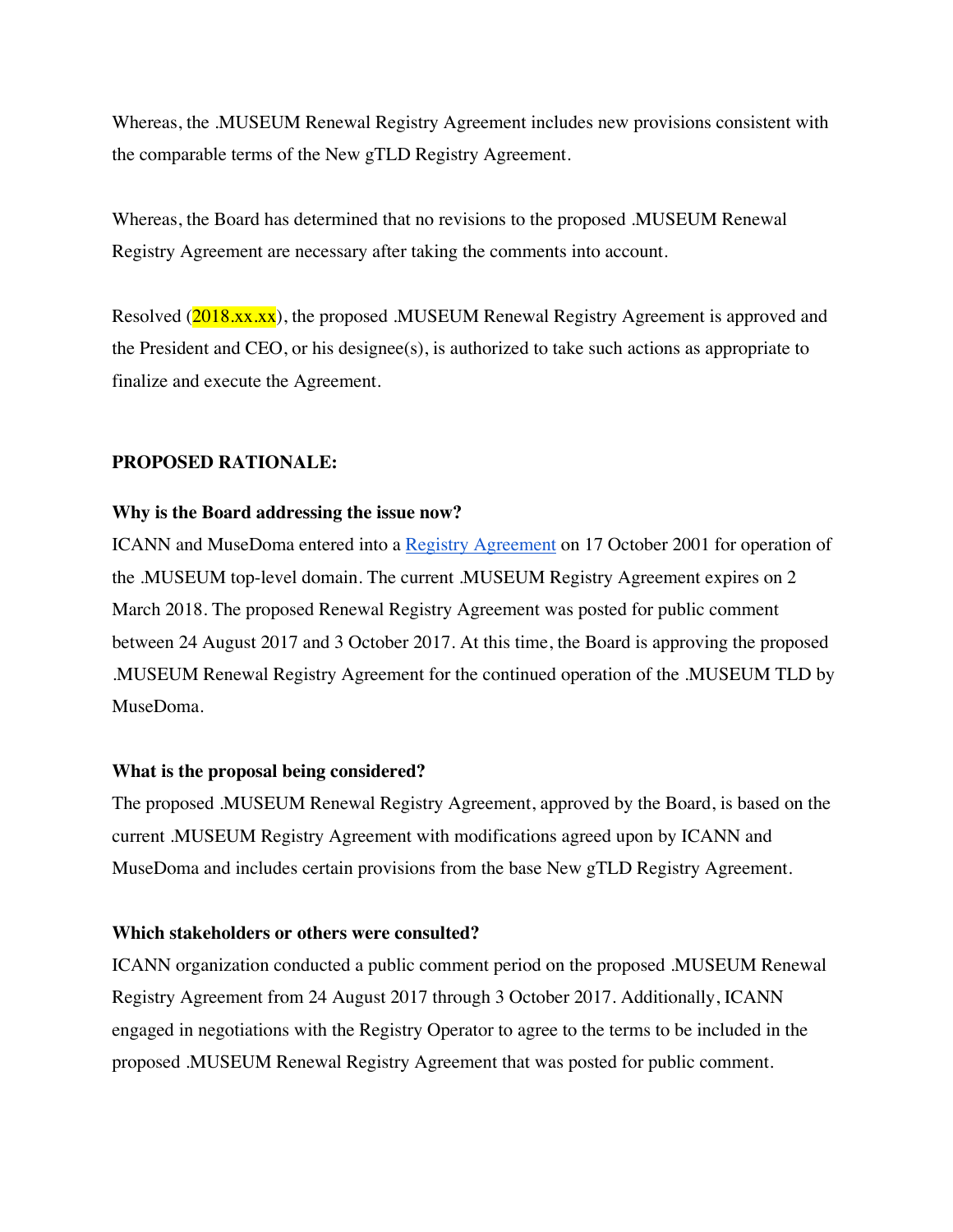#### **What concerns or issues were raised by the community?**

The public comment forum on the proposed .MUSEUM Renewal Registry Agreement closed on 3 October 2017, with ICANN organization receiving five (5) comments. The comments can be summarized in the three main categories listed below.

- 1. Inclusion of new gTLD rights protection mechanisms and safeguards in legacy gTLDs: Two commenters expressed support for the inclusion of certain rights protection mechanisms, such as Uniform Rapid Suspension and Trademark Post-Delegation Dispute Resolution Procedure, and the inclusion of the Public Interest Commitments (i.e., safeguards) contained in the New gTLD Registry Agreement such as the requirement to use registrars under the 2013 Registrar Accreditation Agreement. Conversely, two commenters expressed concern over the inclusion of New gTLD rights protection mechanisms in legacy agreements. They suggested that these provisions should not be added as a result of contract negotiations, but should be addressed through the policy development process ("PDP"). Further, the recommendation is for the Board to "declare a moratorium on the imposition of new gTLD RPMs on legacy TLDs until the above referenced PDP has been concluded, the GNSO Council has acted upon its recommendations, and any implementation and transition issues have been addressed".
- 2. The transition of .MUSEUM from a "Sponsored" TLD to a "Community" TLD: Two commenters expressed concern regarding the updated eligibility requirements for .MUSEUM as outlined in Specification 12 versus the requirements new gTLD community applicants are required to have in their registration policies. To these commenters, there is an alleged lack of consistency with regard to the concept of a "community" TLD and how it is applied.
- 3. Negotiation process for the proposed renewal of the .MUSEUM Registry Agreement and legacy gTLD registry agreement negotiations in general: Two commenters questioned whether the negotiation process for renewing and amending legacy registry agreements is sufficiently transparent and how the renewal agreement was arrived at.

In response to the comments expressed about .MUSEUM transitioning from a "sponsored" TLD to a "community" TLD, MuseDoma, the registry operator for .MUSEUM, issued a written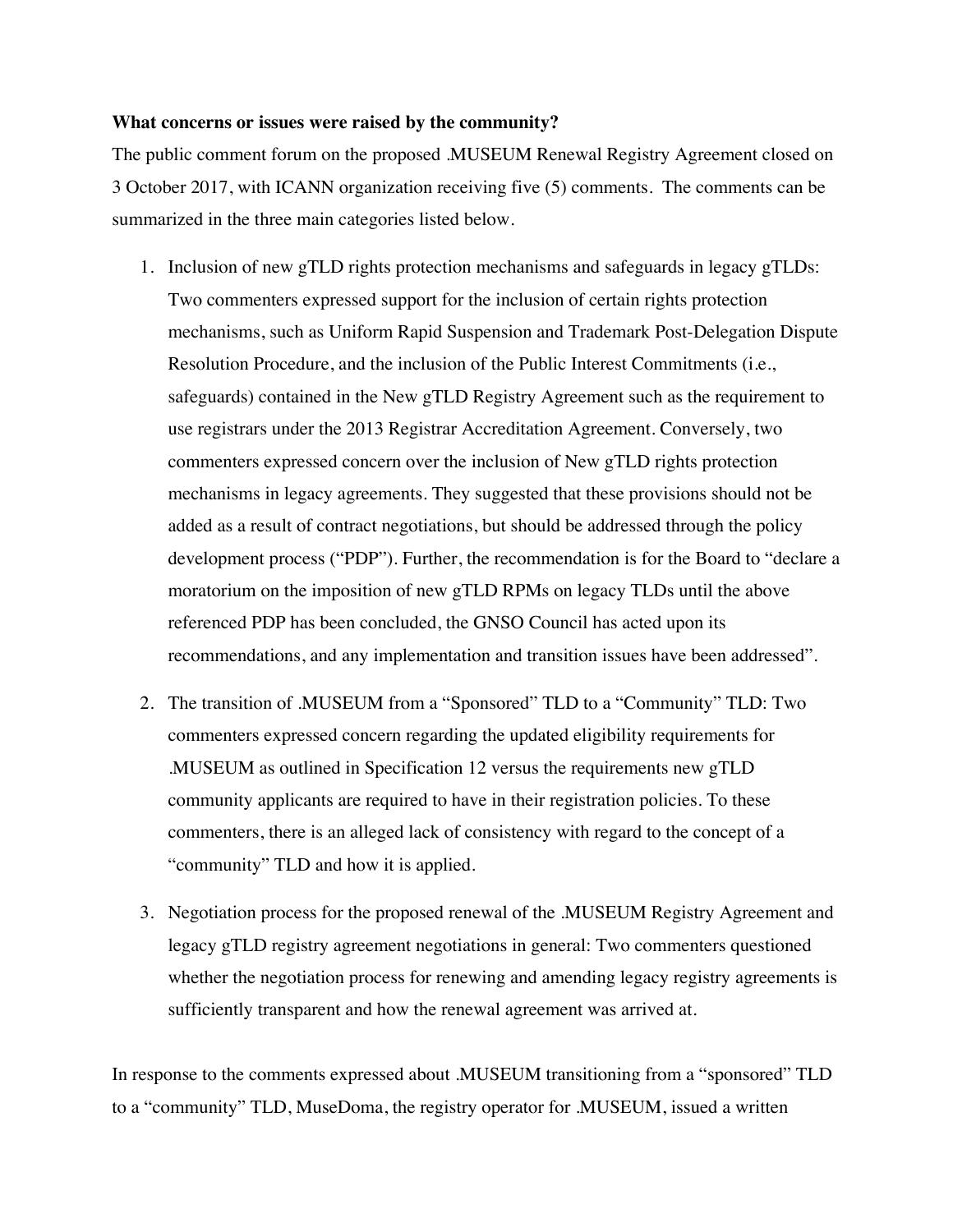posted response, stating the Registry Operator will "implement mechanisms for enforcement" of their registration policies. Further, MuseDoma explained in its response:

"The Registry will proceed to post-validation on the basis of eligibility criteria, through a targeted random validation process or upon request of a third party. Validation will include checks about the registered domain name actual use. Documentation or proof will be required from the registrant; eligibility will often most easily be demonstrated by membership in ICOM or another professional museum association.

The purpose of the enforcement mechanisms is to protect the credibility of the .museum TLD for its worldwide public. In particular, to uphold the community-based purpose of the .museum TLD and help prevent misuse or malicious behavior."

#### **What significant materials did the Board review?**

As part of its deliberations, the Board reviewed various materials, including, but not limited to, the following materials and documents:

- Proposed .MUSEUM Renewal Registry Agreement
- Redline showing changes compared to the current .MUSEUM Registry Agreement
- Current .MUSEUM Registry Agreement
- New gTLD Agreement 31 July 2017
- Public Comment Summary and Analysis

#### **What factors has the Board found to be significant?**

The Board carefully considered the public comments received for the .MUSEUM Renewal Registry Agreement, along with the summary and analysis of those comments. The Board also considered the terms agreed upon by the Registry Operator as part of the bilateral negotiations with ICANN organization.

While the Board acknowledges the concerns expressed by some community members regarding the inclusion of the URS in the Renewal Registry Agreement, the Board notes that the inclusion of the URS in the Renewal Registry Agreement is based on the negotiations between ICANN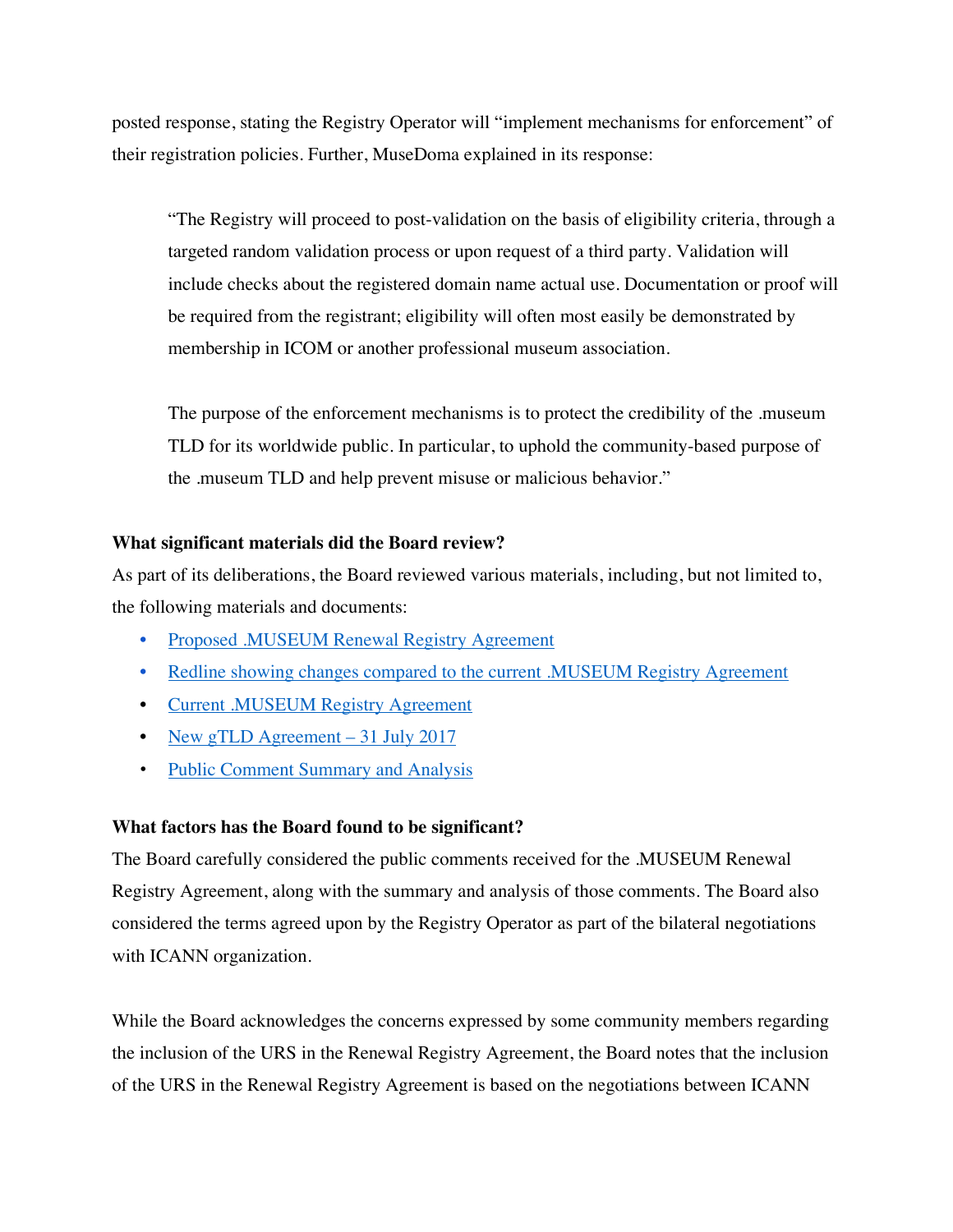and the Registry Operator, where Registry Operator expressed their interest to renew their registry agreement based on the new gTLD Registry Agreement.

The Board notes that the URS was recommended by the Implementation Recommendation Team (IRT) as a mandatory rights protection mechanism (RPM) for all new gTLDs. The GNSO was asked to provide its view on whether certain proposed rights protection mechanisms (which included the URS) were consistent with the GNSO's proposed policy on the introduction of New gTLDs and were the appropriate and effective option for achieving the GNSO's stated principles and objectives. The Special Trademark Issues Review Team (STI) considered this matter and concluded that "Use of the URS should be a required RPM for all New gTLDs." That is, the GNSO stated that the URS was not inconsistent with any of its existing policy recommendations.

Although the URS was developed and refined through the process described here, including public review and discussion in the GNSO, it has not been adopted as a consensus policy and ICANN has no ability to make it mandatory for any TLDs other than new gTLD applicants who applied during the 2012 New gTLD round.

Accordingly, the Board's approval of the Renewal Registry Agreement is not a move to make the URS mandatory for any legacy TLDs, and it would be inappropriate to do so. In the case of .MUSEUM, inclusion of the URS was developed as part of the proposal in negotiations between the Registry Operator and ICANN.

Additionally, the Board considered the comments regarding the eligibility requirements for .MUSEUM as outlined in Specification 12 versus the requirements new community gTLD applicants are required to have in their registration policies. The Board notes that the registry is taking the required steps to ensure the registration policies are consistent with the other "Community" TLDs by implementing restrictions on what persons or entities may register .MUSEUM domain names, restrictions on how .MUSEUM domain names may be used, and mechanisms to enforce eligibility and instituting post-validation procedures to protect the credibility of the .MUSEUM TLD. While the Board acknowledges the concern raised regarding ICANN org's position to permit .MUSEUM to update the registration eligibility requirements while moving from a "sponsored" TLD to a "community" TLD, the Board recognizes the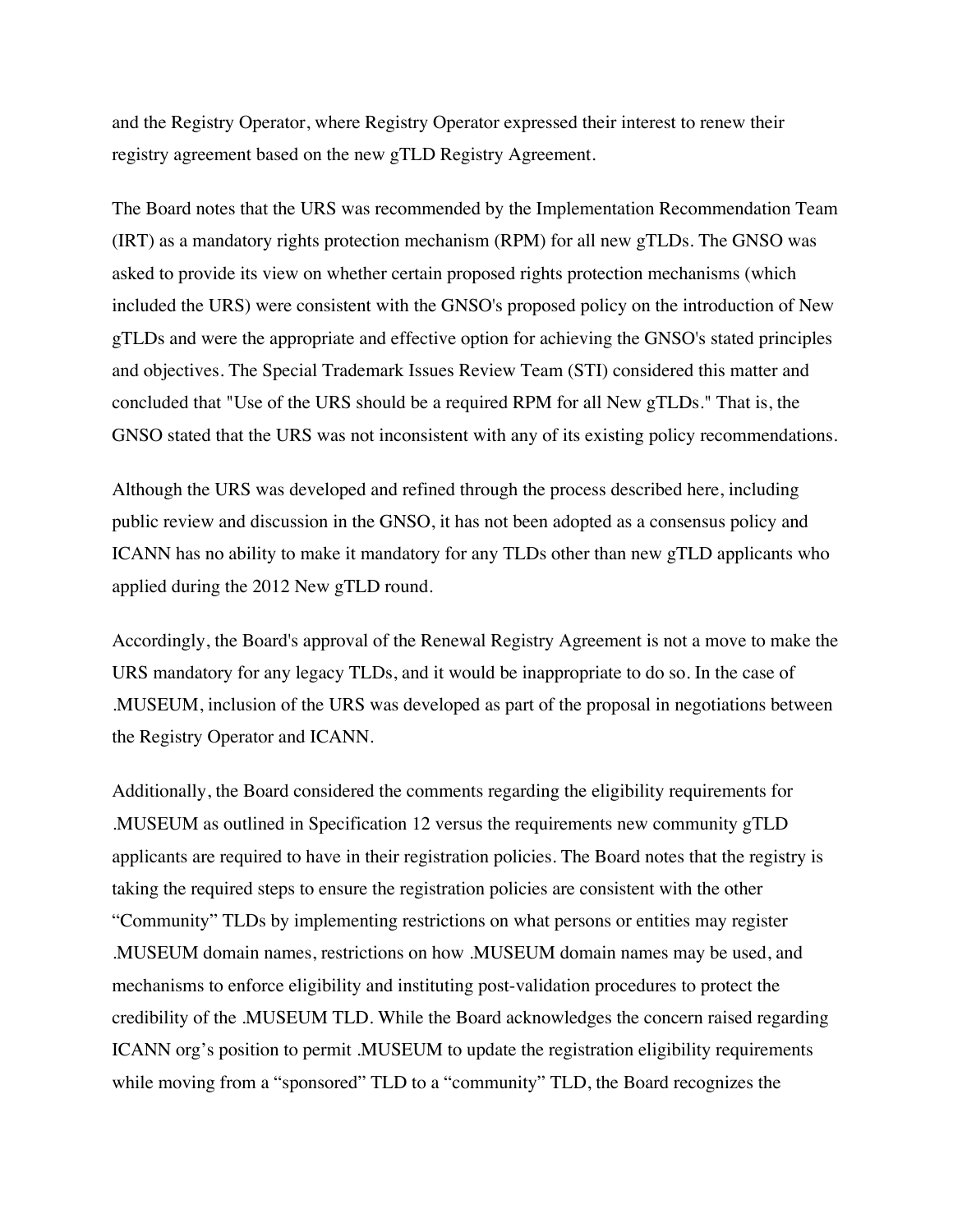opportunity for .MUSEUM to define the eligibility requirements during the registry agreement renewal process as other community TLDs did during the application process. As such, the registry operator is committed to maintaining the eligibility requirements as other community TLDs must do or until a reconsideration of Specification 12 and the eligibility requirements are agreed to by the community.

#### **Are there positive or negative community impacts?**

The Board's approval of the .MUSEUM Renewal Registry Agreement offers positive technical and operational benefits. For example, the .MUSEUM Renewal Registry Agreement mandates the use of accredited registrars that are subject to the 2013 Registrar Accreditation Agreement which provides numerous benefits to registrars and registrants, and also includes other enhancements from the New gTLD Registry Agreement. Taking this action is in the public interest as it contributes to the commitment of ICANN organization to strengthen the security, stability, and resiliency of the DNS.

## **Are there fiscal impacts or ramifications on ICANN organization (e.g. strategic plan, operating plan, budget), the community, and/or the public?**

There is no significant fiscal impact expected from the .MUSEUM Renewal Registry Agreement.

#### **Are there any security, stability or resiliency issues relating to the DNS?**

The .MUSEUM Renewal Registry Agreement is not expected to create any security, stability, or resiliency issues related to the DNS. The .MUSEUM Renewal Registry Agreement includes terms intended to allow for swifter action in the event of certain threats to the security or stability of the DNS, as well as other technical benefits expected to provide consistency across all registries leading to a more predictable environment for end-users.

#### **Signature Block:**

Submitted by: Akram Atallah Position: President, Global Domains Division Date Noted: xx January 2018 Email: akram.atallah@icann.org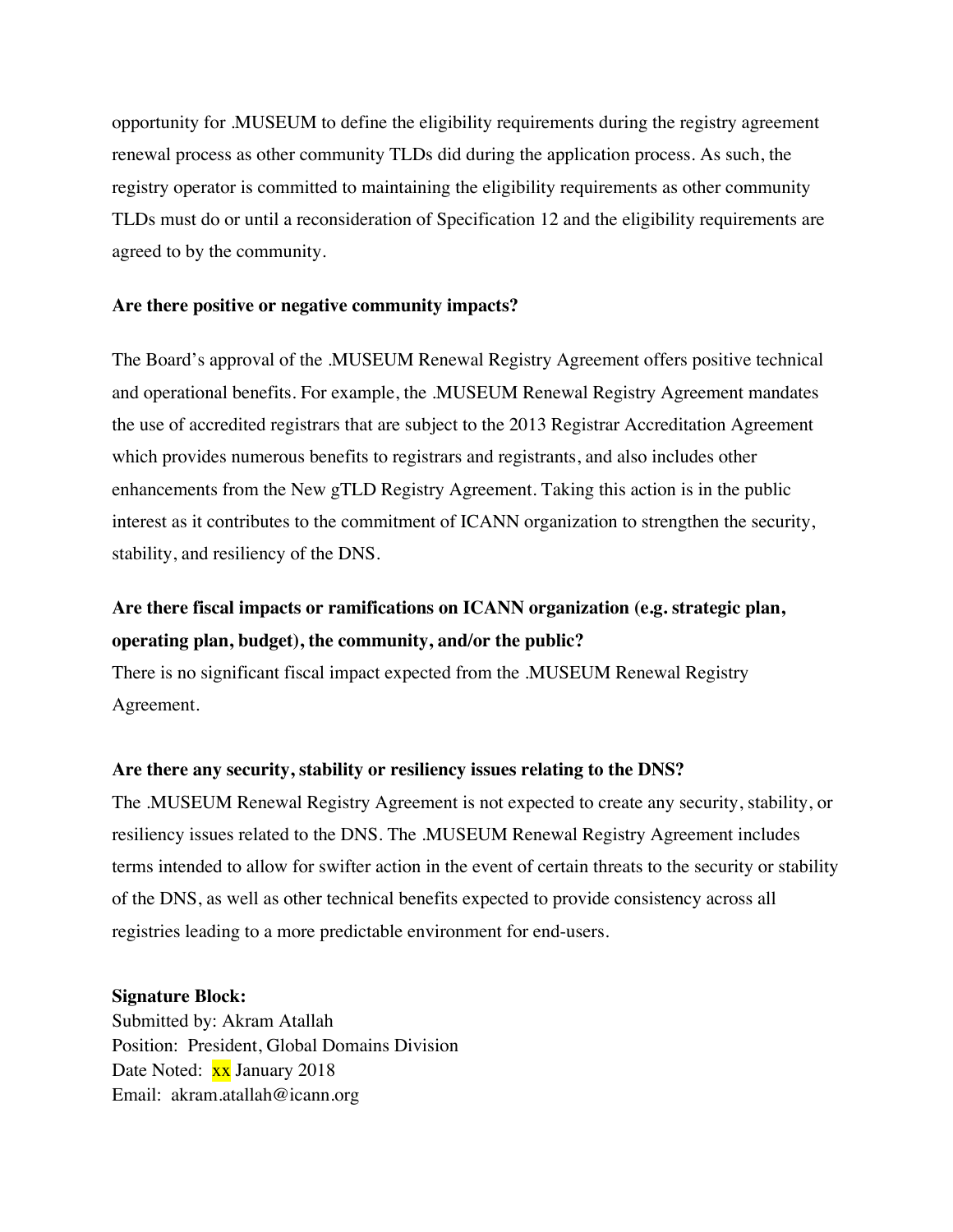#### **ICANN BOARD PAPER NO. 2018.02.04.2a**

**TITLE: Reserve Fund – Updated Rationale and Target Level PROPOSED ACTION: For Board Approval**

#### **EXECUTIVE SUMMARY:**

After the Board carried out an analysis of the rationale for maintaining the Reserve Fund and of its target level as set forth in ICANN's Investment Policy, a public comment process was carried out to solicit public input on the analysis performed and the resulting proposed rationale and target level. After consideration was given to all comments received, it is suggested to the Board that the rationale for maintaining the Reserve Fund is expanded and that the target level is confirmed at a minimum of 12 months of operating expenses. The expanded rationale represents a significant evolution of the section of the Investment Policy relative to the Reserve Fund. In addition, the target level of the Reserve Fund represents a critical component of ICANN's financial sustainability. As a result, a Board decision is required to approve the changes to the Investment Policy.

#### **BOARD FINANCE COMMITTEE (BFC) RECOMMENDATION:**

The BFC has recommended, after careful consideration of the public comments received and the corresponding responses, that the Board approve the revised ICANN Investment Policy as reflect in the Reference materials to this paper, which reflect an updated rationale for the Reserve Fund, and confirms the Reserve Fund target level of 12 months of operating expenses.

#### **PROPOSED RESOLUTION**:

Whereas, the Board and ICANN Org posted for public comment an updated rationale and target level for the ICANN Reserve Fund.

Whereas, the BFC has reviewed the comments submitted through the public comment process, the responses provided by ICANN org, and the changes to the rationale for the Reserve Fund suggested as a result of public comments.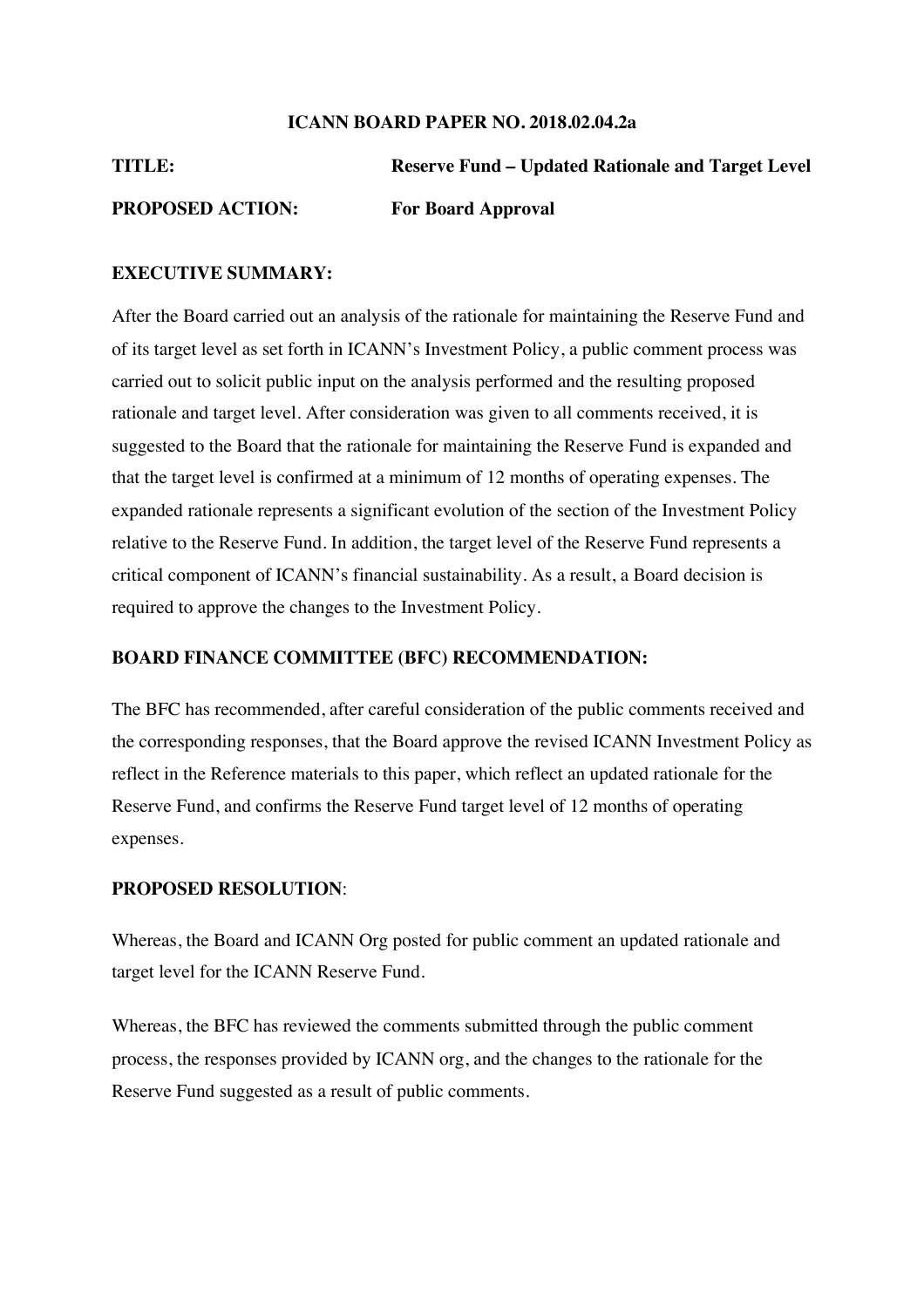Whereas, certain comments received require further analysis to determine the extent by which they should lead to additional changes, including submitted comments relative to PTI/IANA and comments relative to a separate policy for the Reserve Fund.

Whereas, further work has been planned to develop governance provisions for the Reserve Fund and actions to replenish the Reserve Fund to the target level.

Resolved (2018.02.02.xx), the Board adopts the recommended changes to the ICANN Investment Policy that include an updated rationale for the Reserve Fund and confirms the target level of the Reserve Fund at a minimum of 12 months of operating expenses.

Resolved (2018.02.02.xx), the Board instructs the President and CEO, or his designee(s) to further analyze certain comments received and determine the extent by which additional changes to the Investment Policy should be considered.

#### **PROPOSED RATIONALE:**

Based on its fiduciary duties, and considering the significant evolution that ICANN has seen since the creation of its Reserve Fund, the Board determined that the Reserve Fund required to be reviewed. It therefore created a working group, supported by ICANN Org, that evaluated the Reserve Fund. This evaluation led to define an updated rationale and target level for the Reserve Fund. Considering the importance of the Reserve Fund to ICANN's financial stability and sustainability, the Board determined that public input was necessary and requested ICANN Org to post the analysis performed on the rationale and target level for public comment.

The Board also determined that, once the rationale and target level have been updated, after taking into account public comments, further work would be required to define governance mechanisms for the Reserve Fund, and to define a strategy to replenish the Reserve Fund from its current level to the target level.

This action of the Board further substantiates a fundamental mechanism supporting ICANN's financial stability and sustainability, which contributes to the ability of ICANN to carry out its mission in the public interest.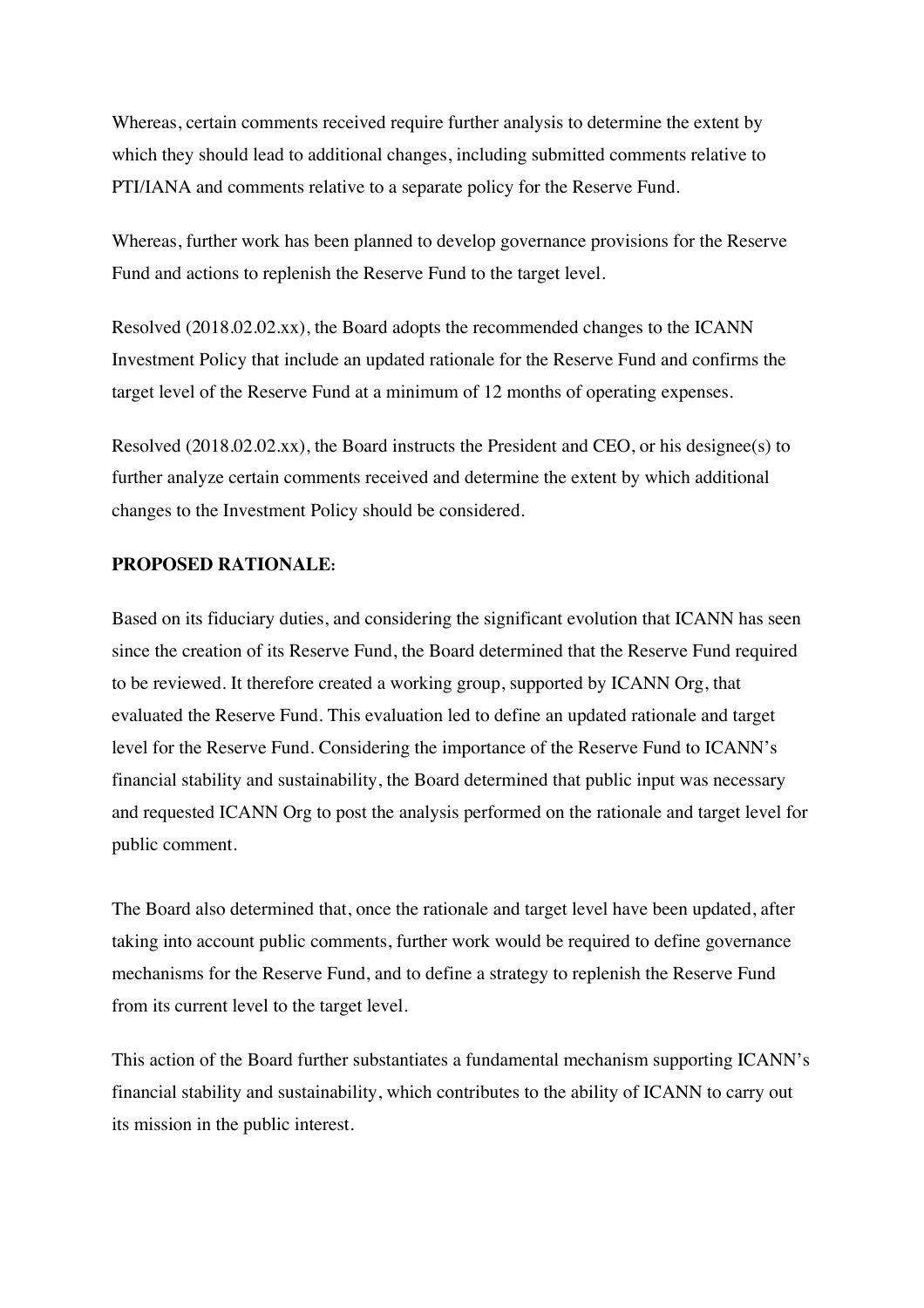The update of the rationale and target level for the Reserve Fund, as reflected in the ICANN Investment Policy, will have a positive impact on ICANN in that it contributes to improving ICANN's financial stability and sustainability, and also provides the basis for the organization to be held accountable in a transparent manner. This will have a fiscal impact on ICANN and the Community as is intended. This should have a positive impact on the security, stability and resiliency of the domain name system (DNS) as ICANN's financial stability and sustainability contributes to ICANN's ability to help ensure to the security, stability and resiliency of the DNS.

This is an Organizational Administrative Function that has already been subject to public comment as noted above.

Submitted By: Xavier Calvez, Chief Financial Officer Date Noted: 17 January 2018 Email: xavier.calvez@icann.org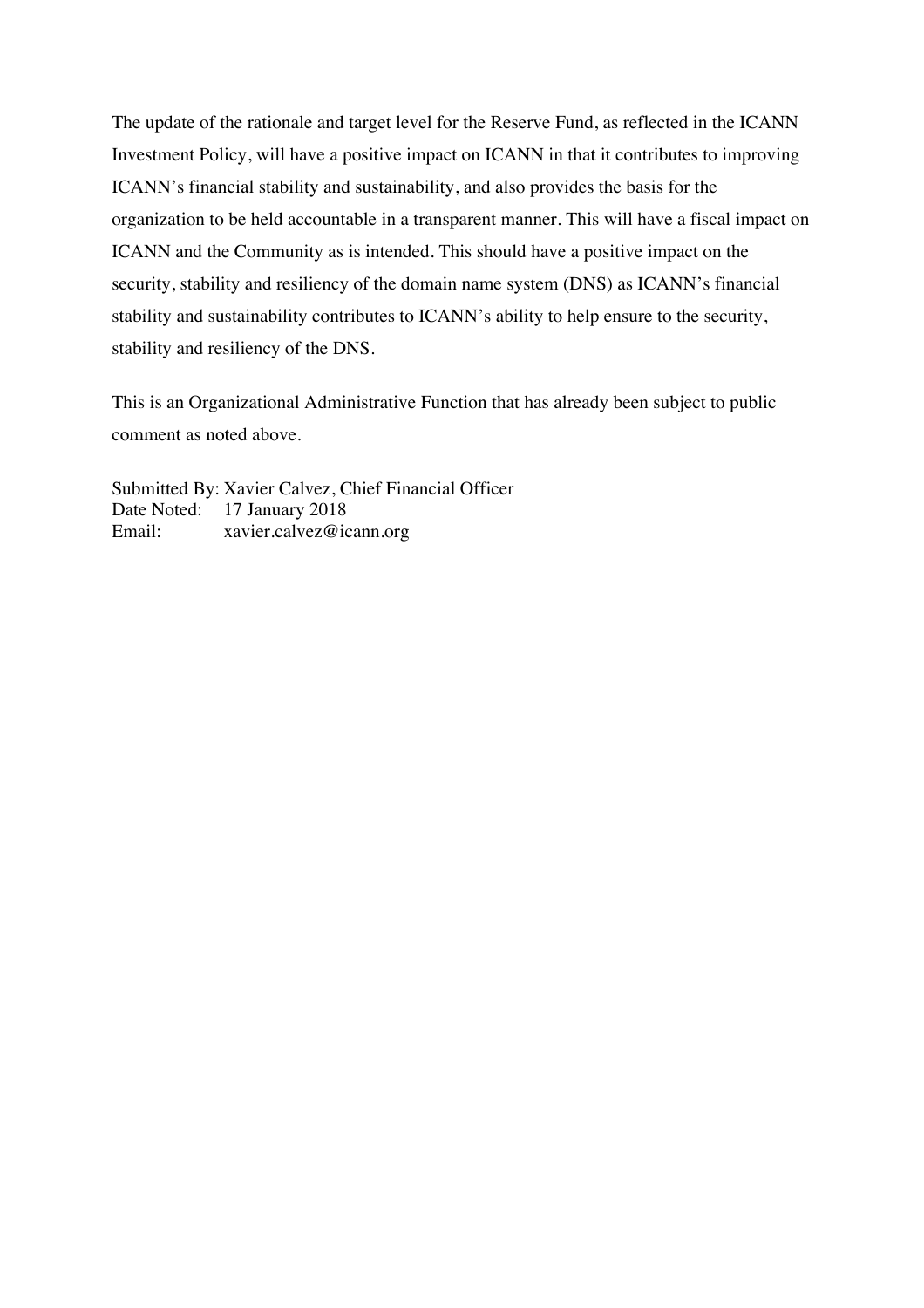#### **ICANN BOARD PAPER NO. 2018.02.04.2b**

#### **TITLE: FY19 IANA Operating Plan and Budget**

#### **PROPOSED ACTION: For Board Approval**

#### **EXECUTIVE SUMMARY:**

As required by the ICANN Bylaws, the draft FY19 IANA Operating Plan and Budget (OP&B) was developed and posted for public comment and discussion on 09 October 2017. The Board of Public Technical Identifiers (PTI) adopted the FY19 PTI OP&B on 9 January 2018. The FY19 PTI OP&B then was provided to ICANN as input into the FY19 IANA OP&B. Since the initial posting, changes have been made to the draft FY19 IANA OP&B resulting from analysis. All public comments have been taken into consideration, and where appropriate and feasible, have been incorporated into a final FY19 IANA OP&B. Per the Bylaws, the IANA OP&B is to be adopted by the Board and then posted on the ICANN website.

#### **BOARD FINANCE COMMITTEE (BFC) RECOMMENDATION:**

The BFC has recommended, after careful consideration of the public comments received and the corresponding responses, that the Board approve the FY19 IANA Operating Plan and Budget.

#### **PROPOSED RESOLUTION**:

The draft FY19 IANA OP&B was posted for public comment in accordance with the Bylaws on 09 October 2017.

Whereas, comments received through the public comment process were reviewed and responded to and provided to the BFC members for review and comment.

All public comments have been taken into consideration, and where appropriate and feasible, have been incorporated and a final FY19 IANA OP&B. Per the Bylaws, the IANA OP&B is to be adopted by the Board and then posted on the ICANN website.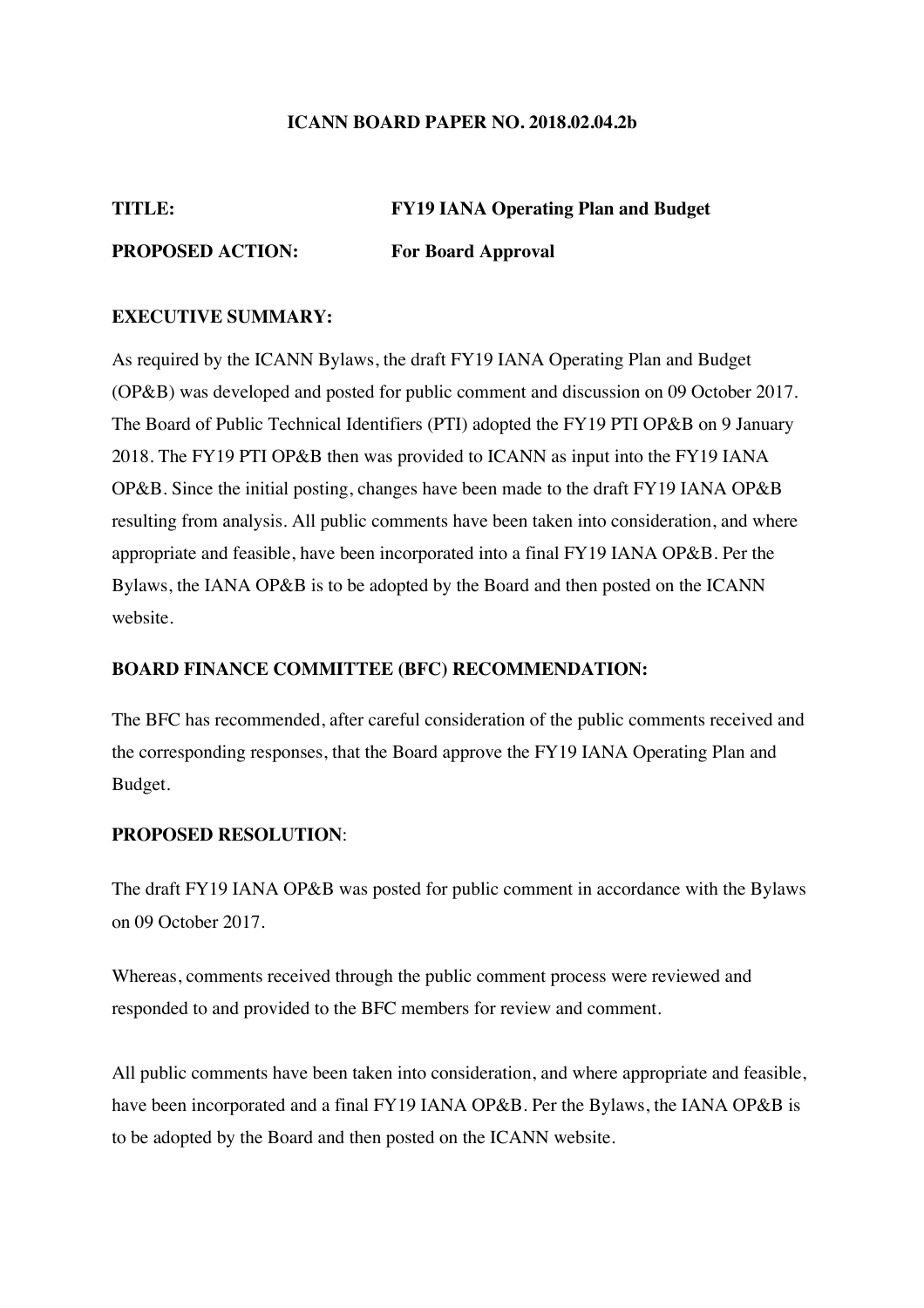Whereas, in addition to the public comment process, ICANN actively solicited feedback and consultation with the ICANN Community by other means, including conference calls, meetings at ICANN 60 in Abu Dhabi and email communications.

Resolved (2018.02.02.xx), the Board adopts the FY19 IANA Operating Plan and Budget, including the FY19 IANA Budget Caretaker Budget.

### **PROPOSED RATIONALE:**

In accordance with Section 22.4 of the ICANN Bylaws, the Board is to adopt an annual budget and publish it on the ICANN website. On 9 October 2017 drafts of the FY19 PTI O&B and the FY19 IANA OP&B were posted for public comment. The PTI Board approved the PTI Budget on 09 January 2018, and the PTI Budget was received as input into the FY19 IANA Budget.

The published draft FY19 PTI OP&B and the draft FY19 IANA OP&B were based on numerous discussions with members of ICANN org and the ICANN Community, including extensive consultations with ICANN Supporting Organizations, Advisory Committees, and other stakeholder groups throughout the prior several months.

All comments received in all manners were considered in developing the FY19 IANA OP&B. Where feasible and appropriate these inputs have been incorporated into the final FY19 IANA OP&B proposed for adoption.

The FY19 IANA OP&B will have a positive impact on ICANN in that it provides a proper framework by which the IANA services will be performed, which also provides the basis for the organization to be held accountable in a transparent manner.

This decision is in the public interest and within ICANN's mission, as it is fully consistent with ICANN's strategic and operational plans, and the results of which in fact allow ICANN to satisfy its mission.

This decision will have a fiscal impact on ICANN and the Community as is intended. This should have a positive impact on the security, stability and resiliency of the domain name system (DNS) with respect to any funding that is dedicated to those aspects of the DNS.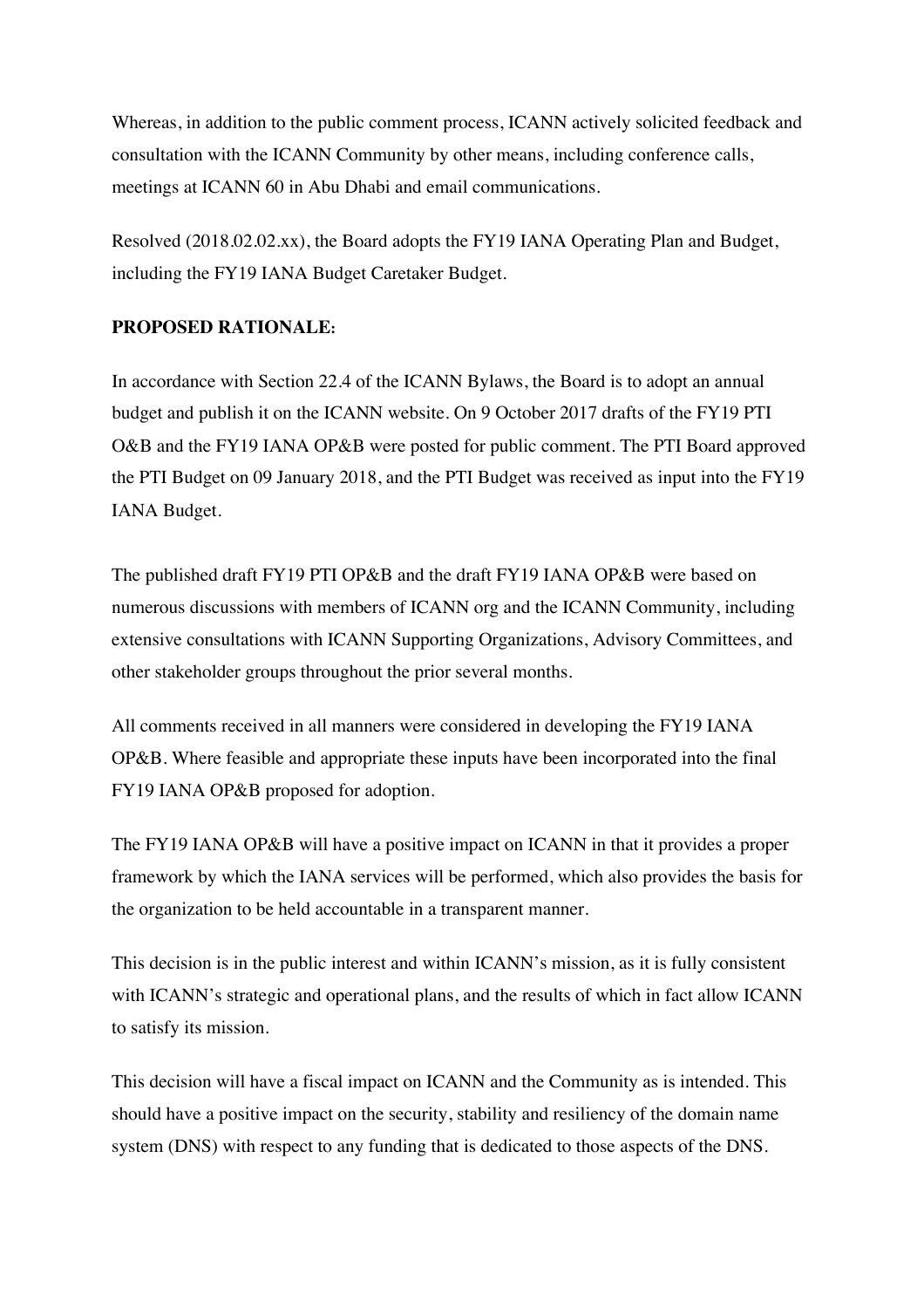This is an Organizational Administrative Function that has already been subject to public comment as noted above.

Submitted By: Xavier Calvez, Chief Financial Officer<br>Date Noted: 23 January 2018 Date Noted: 23 January 2018<br>Email: xavier.calvez@ic Email: xavier.calvez@icann.org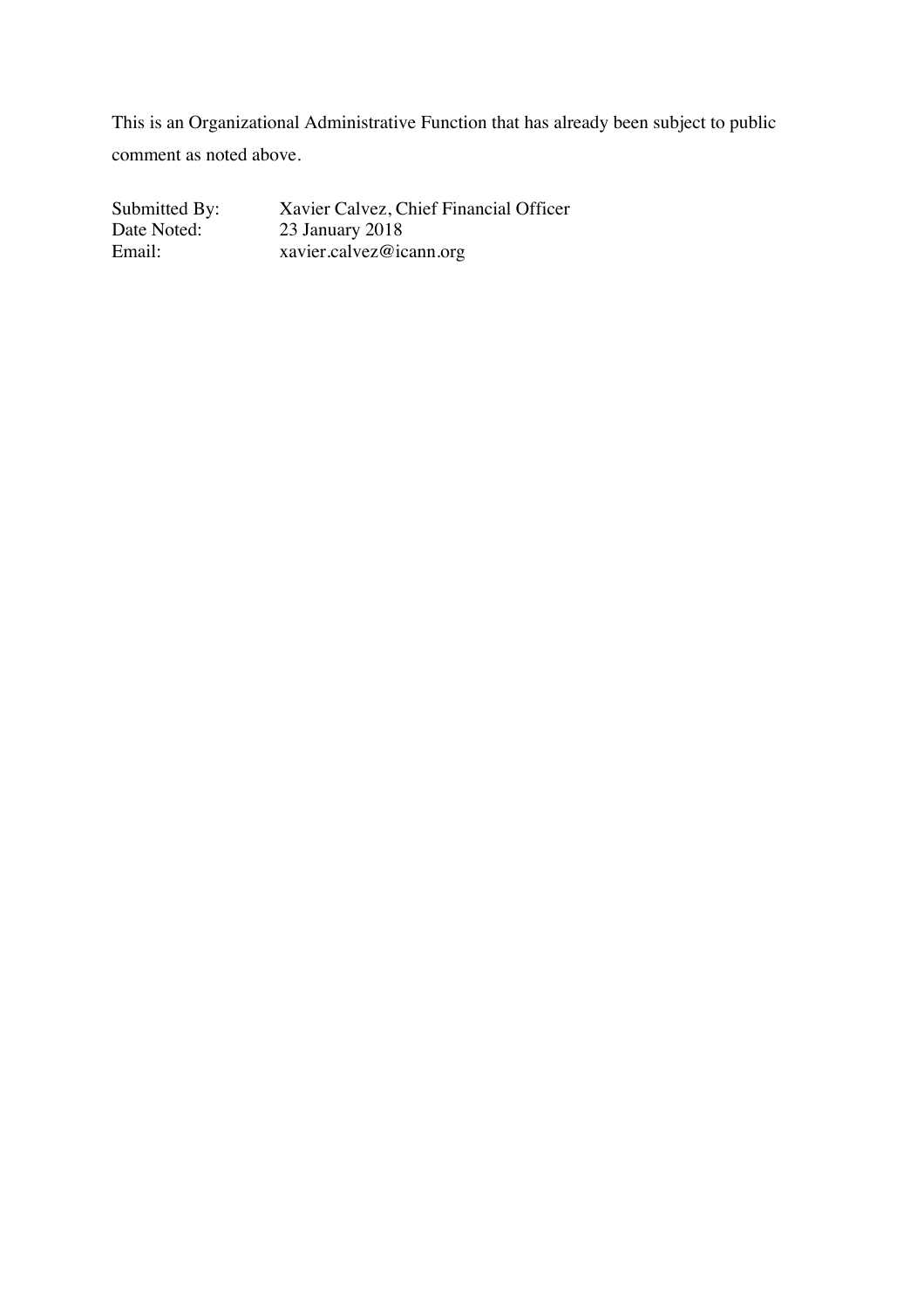#### **ICANN BOARD PAPER NO. 2018-02-04-2c**

# **TITLE: Addressing the New gTLD Program Applications for .CORP, .HOME, and .MAIL PROPOSED ACTION: For Resolution**

#### **EXECUTIVE SUMMARY:**

At its 13 December 2017 meeting, the Board considered potential options to address the New gTLD Program applications for .CORP, .HOME, and .MAIL, which remain "on hold" in the New gTLD Program. .CORP, .HOME, and .MAIL were designated as "high risk" for delegation in various name collision studies, and the Board New gTLD Program Committee adopted a "Name Collision Framework" in 2014, which called for ICANN to "defer delegating [these] string[s] indefinitely." In the intervening years since the adoption of the Framework, there has been no further information on name collisions or the potential risks of delegating these strings to prompt the Board to revisit their indefinite deferral. Moreover, the findings and recommendations regarding these strings are expected to continue to be applicable in the near term. In this light, the Board considered options to address .CORP, .HOME, and .MAIL, which ranged from providing the remaining applicants a full refund of the New gTLD Program application fee, to providing priority in subsequent rounds of the New gTLD Program if the applicants were to reapply for the same strings.

After discussing the relative merits and disadvantages of the various options, including discussions about fairness and the unique and unanticipated circumstances presented by these strings, the Board requested that the ICANN org prepare draft resolutions to direct the President and CEO to proceed with providing the remaining applications for .CORP, .HOME, and .MAIL with a full refund of the 2012 New gTLD Program application fee of \$185,000.

#### **BACKGROUND:**

In March 2013, the SSAC issued SAC057: SSAC Advisory on Internal Name Certificates, wherein the SSAC referred to the issue of "name collision" and provided the ICANN Board with steps for mitigating the issue.<sup>1</sup> On 18 May 2013, the ICANN Board took a resolution on 18 May 2013 regarding SAC057:

 <sup>1</sup> *See* https://www.icann.org/en/system/files/files/sac-057-en.pdf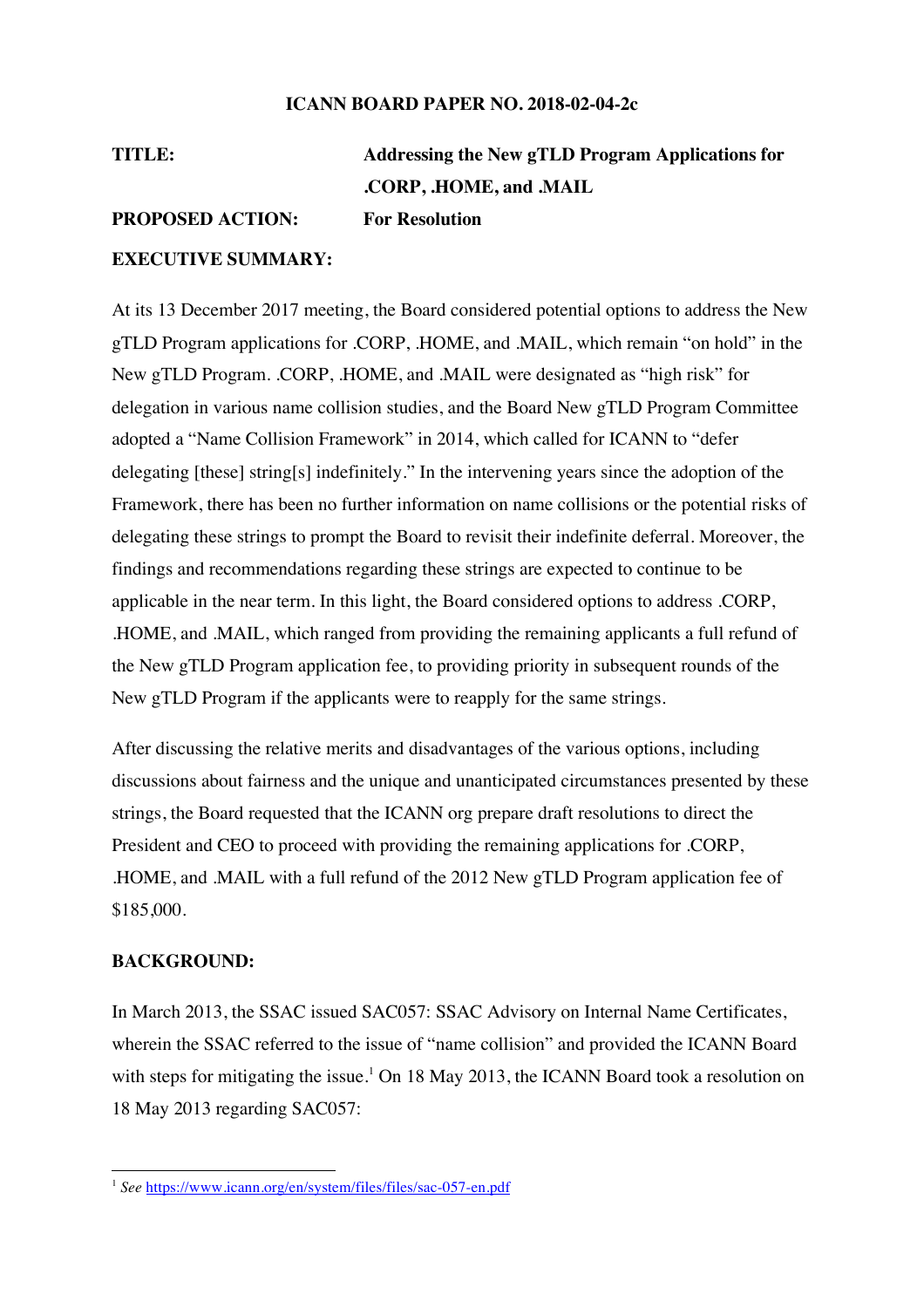*Resolved (2013.05.18.08), the Board directs the President and CEO, in consultation with the SSAC, to commission a study on the use of TLDs that are not currently delegated at the root level of the public DNS in enterprises. The study should consider the potential security impacts of applied-for new-gTLD strings in relation to this usage.2*

ICANN enlisted Interisle Consulting Group to conduct the study, and Interisle released a report in August 2013.<sup>3</sup> The report, which looked at historical query traffic, found that .HOME and .CORP were the top two most frequently appearing TLDs in queries. In conjunction with the study, ICANN sought broad community participation in the development of a solution, and a draft mitigation plan was published for public comment along with the report by Interisle in early August 2013.<sup>4</sup> The draft mitigation plan cited .HOME and .CORP as high-risk strings, proposing not to delegate these two strings.

On 7 October 2013, the ICANN Board New gTLD Program Committee (NGPC) took a resolution to implement the mitigation plan for managing name collision occurrences as proposed in the "New gTLD Name Collision Occurrence Management Plan," which stated, "Based on the analysis of frequency of occurrence and the perceived severity of impact, ICANN will defer delegating home and corp indefinitely." 5,6

On 30 July 2014, the ICANN Board New gTLD Program Committee (NGPC) adopted the Name Collision Occurrence Management Framework, which stated, "Following the recommendation from SSAC to identify strings that should be reserved for private use and the proposal in the JAS report, ICANN will treat mail the same as home and corp, i.e., defer delegating this string indefinitely."7,8 This action was the result of extensive work performed by the ICANN community to develop a mitigation plan.

Since implementation of the Framework there has been no further information on name collisions or the potential risks of delegating these strings to prompt the Board to revisit their indefinite deferral. Twenty New gTLD applications for .CORP, .HOME, and .MAIL have been on-hold within the New gTLD Program since 2014.

 <sup>2</sup> *See* https://www.icann.org/resources/board-material/resolutions-2013-05-18-en#2.a

<sup>&</sup>lt;sup>3</sup> See https://www.icann.org/en/system/files/files/name-collision-02aug13-en.pdf

<sup>4</sup> *See* https://www.icann.org/en/system/files/files/new-gtld-collision-mitigation-05aug13-en.pdf

<sup>5</sup> *See* https://www.icann.org/resources/board-material/resolutions-new-gtld-2013-10-07-en#1.a

<sup>6</sup> *See* https://www.icann.org/en/system/files/files/resolutions-new-gtld-annex-1-07oct13-en.pdf

<sup>7</sup> *See* https://www.icann.org/resources/board-material/resolutions-new-gtld-2014-07-30-en#1.a

<sup>8</sup> *See* https://www.icann.org/en/system/files/files/name-collision-framework-30jul14-en.pdf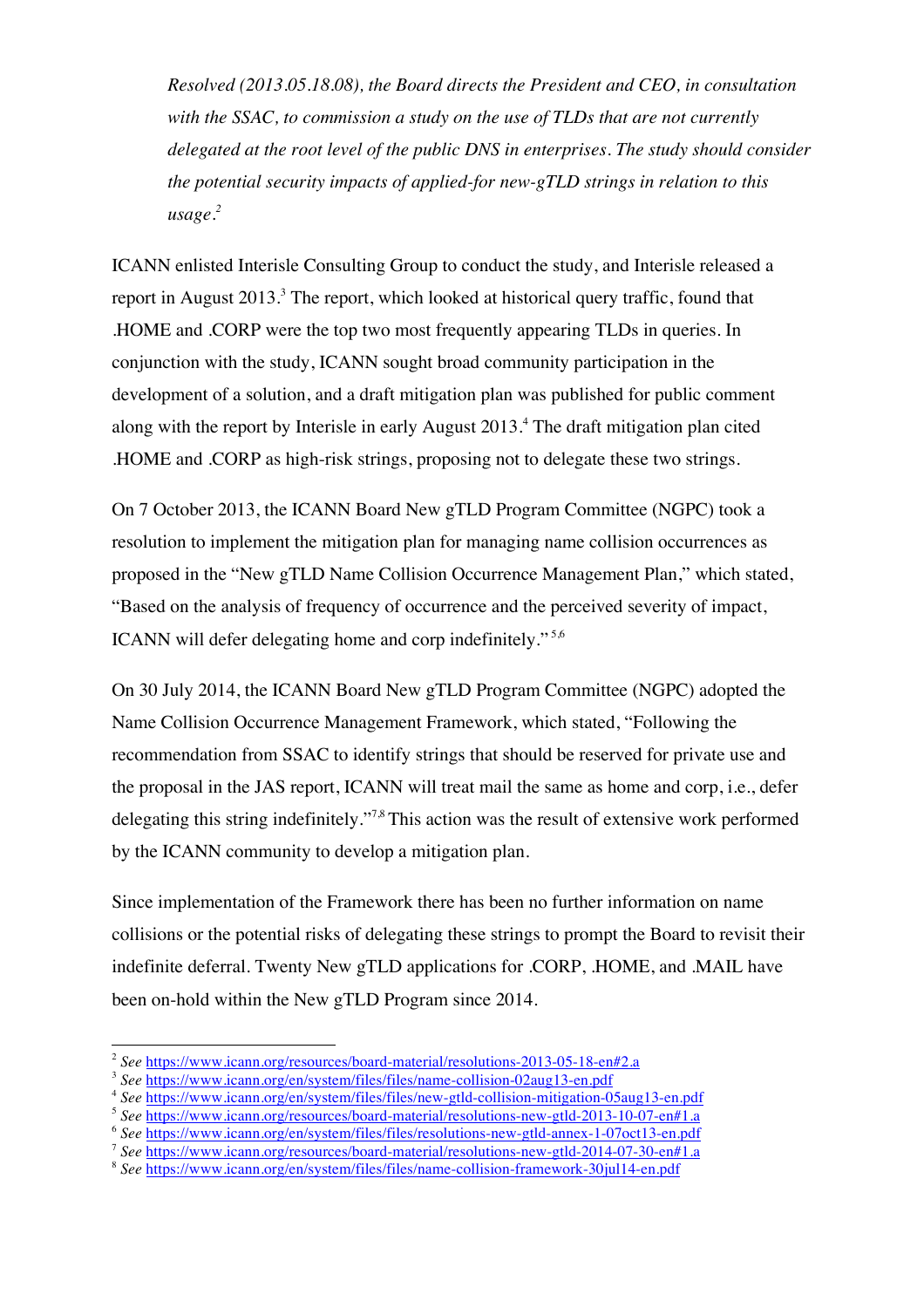On 2 November 2017, the ICANN Board adopted a resolution on .CORP, .HOME, and .MAIL and other collision strings<sup>9</sup> which states that "the ICANN Board wishes to provide" additional clarity to these applicants and the ICANN community on the issue of name collision and high-risk strings". This resolution requested the SSAC to conduct a study and present risks posed by the delegation of .CORP, .HOME and .MAIL to the root and to provide options as how to mitigate such risks. Additionally, the Board requested the SSAC to study other possible reasons for name collision, and to suggest potential methods to mitigate those risks.

The 2 November 2017 resolution also directed the President and CEO to "provide options for the Board to consider to address the New gTLD Program applications for .CORP, .HOME, and .MAIL." Pursuant to this resolution, at the Board meeting of 13 December 2017, the ICANN org presented options to the Board to address the outstanding applications for .CORP, .HOME, and .MAIL.10 The options ranged from providing a full refund of the New gTLD Program application fee to the remaining .CORP, .HOME, and .MAIL applicants, to providing priority in subsequent rounds of the New gTLD Program if the applicants were to reapply for the same strings.

#### **PROPOSED RESOLUTION:**

Whereas, in March 2013, the SSAC issued SAC057: SSAC Advisory on Internal Name Certificates, wherein the SSAC referred to the issue of "name collision" and provided the ICANN Board with steps for mitigating the issue.

Whereas, on 18 May 2013, the ICANN Board adopted a resolution regarding SAC057, commissioning a study on the use of TLDs that are not currently delegated at the root level of the public DNS in enterprises.

Whereas, in August 2013, Interisle Consulting Group released a report which looked at historical query traffic and found that .HOME and .CORP were the top two most frequently appearing TLDs in queries.

Whereas, in August 2013, the ICANN organization, in conjunction with the study, sought broad community participation in the development of a solution, and a draft mitigation plan was published for public comment along with the report by Interisle. The draft mitigation

 <sup>9</sup> *See* https://www.icann.org/resources/board-material/resolutions-2017-11-02-en#2.a

<sup>&</sup>lt;sup>10</sup> See https://www.icann.org/resources/board-material/prelim-report-2017-12-13-en#2.a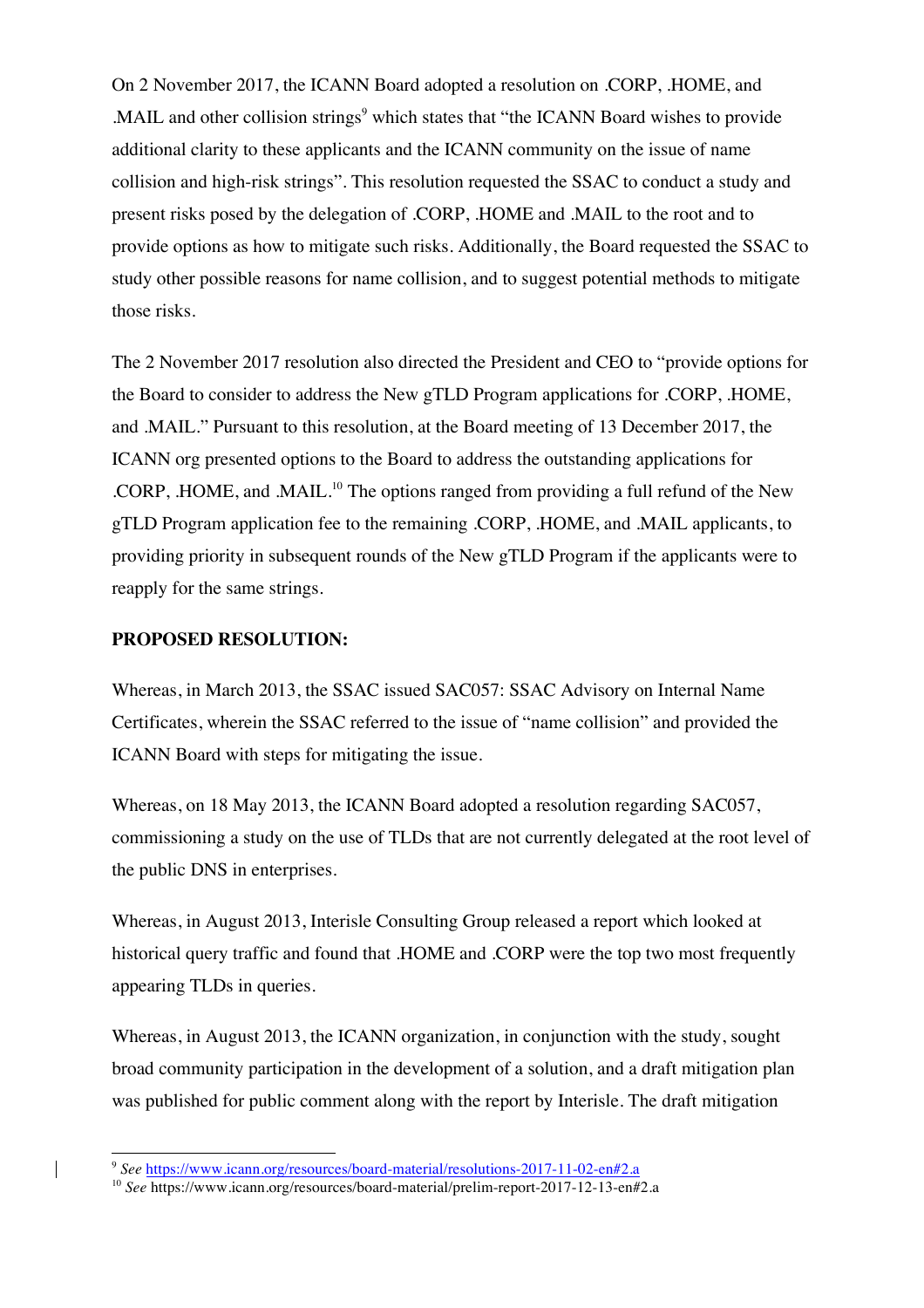plan cited .HOME and .CORP as high-risk strings, proposing not to delegate these two strings.

Whereas, on 7 October 2013, the ICANN Board New gTLD Program Committee (NGPC) took a resolution to implement the mitigation plan for managing name collision occurrences as proposed in the "New gTLD Name Collision Occurrence Management Plan."

Whereas, on 30 July 2014, the ICANN Board New gTLD Program Committee adopted the Name Collision Management Framework. In the Framework, .CORP, .HOME, and .MAIL were noted as high-risk strings whose delegation should be deferred indefinitely.

Whereas, on 28 October 2015, JAS Global Advisors issued the "Mitigating the Risk of DNS Namespace Collisions (Final Report)." The recommendations in the final report were consistent with the recommendations made in the Phase One report.

Whereas, in 2015, individuals in the IETF DNSOP working group wrote an Internet Draft, the first step in developing an RFC that reserved the CORP, HOME, and MAIL labels from delegation into the top level of the DNS, but the working group and the authors of that draft were unable to reach consensus on the criteria by which labels would be reserved and the effort to create an RFC on the topic was abandoned.

Whereas, on 24 August 2016, applicants for .CORP, .HOME, and .MAIL sent correspondence to the ICANN Board requesting that "the Board commission a timely examination of mitigation measures that will enable the release of .HOME, .CORP, and .MAIL."

Whereas, on 2 November 2017, the ICANN Board took a resolution requesting the ICANN Security and Stability Advisory Committee to conduct a study in a thorough and inclusive manner that includes technical experts (such as members of IETF working groups, technical members of the GNSO, and other technologists), to present data, analysis and points of view, and provide advice to the Board regarding the risks posed to users and end systems if .CORP, .HOME, .MAIL strings were to be delegated in the root, as well as possible courses of action that might mitigate the identified risks.

Whereas, on 2 November 2017, the ICANN Board took a resolution directing the President and CEO, or his designee(s), to provide options for the Board to consider to address the New gTLD Program applications for .CORP, .HOME, and .MAIL by the first available meeting of the Board following the ICANN60 meeting in Abu Dhabi.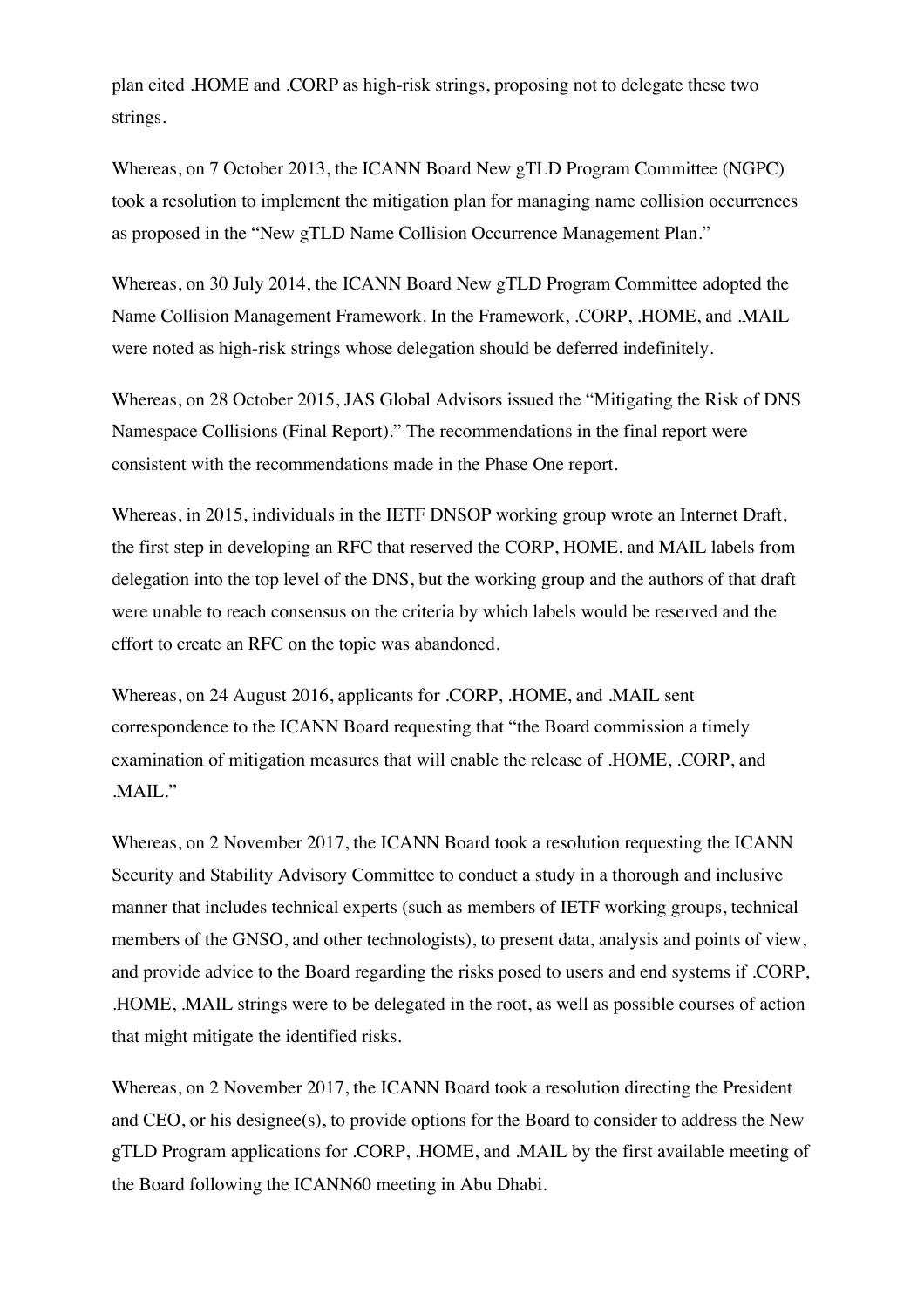Whereas, on 13 December 2017, the ICANN org presented options to the Board for addressing the New gTLD Program applications for .CORP, .HOME, and .MAIL.

Whereas, the Board engaged in a discussion of the relative merits and disadvantages of the various options presented to address the applications. The Board's discussion focused on issues of fairness, whether the applicants expressed a preference for any of the options, and how to address applications for .CORP, .HOME, and .MAIL that had been withdrawn. Also, the Board discussed budget implications of the options presented.

Whereas, the ICANN Board does not intend to delegate the strings .CORP, .HOME, and .MAIL in the 2012 round of the New gTLD Program.

Whereas, the Board considered that the applicants were not aware before the application window that the strings .CORP, .HOME, and .MAIL would be identified as high-risk, and that the delegations of such high-risk strings would be deferred indefinitely.

Resolved (2018.01.XX), the Board directs the President and CEO that the applications for .CORP, .HOME, and .MAIL should not proceed and, to account for the unforeseen impact to application processing, the Board directs the President and CEO to, upon withdrawal of the the remaining applications for .CORP, .HOME, and .MAIL, provide the applicants a full refund of the New gTLD Program application fee of \$185,000.

#### **PROPOSED RATIONALE:**

#### *Why is the Board addressing the issue now?*

Previously, the Board has considered the applications for .CORP, .HOME and .MAIL and determined to defer delegation of these names indefinitely because of name collisions. A name collision occurs when an attempt to resolve a name used in a private name space (e.g., under a non-delegated TLD, or a short, unqualified name) results in a query to the public Domain Name System (DNS). When the administrative boundaries of private and public namespaces overlap, name resolution may yield unintended or harmful results. The introduction of any new domain name into the DNS at any level creates the potential for name collision. However, the New gTLD Program has brought renewed attention to this issue of queries for undelegated TLDs at the root level of the DNS because certain applied-for new TLD strings could be identical to name labels used in private networks (i.e., .HOME, .CORP, and .MAIL). A secure, stable, and resilient Internet is ICANN's number one priority. To support this, the ICANN Board has made a commitment to the Internet community to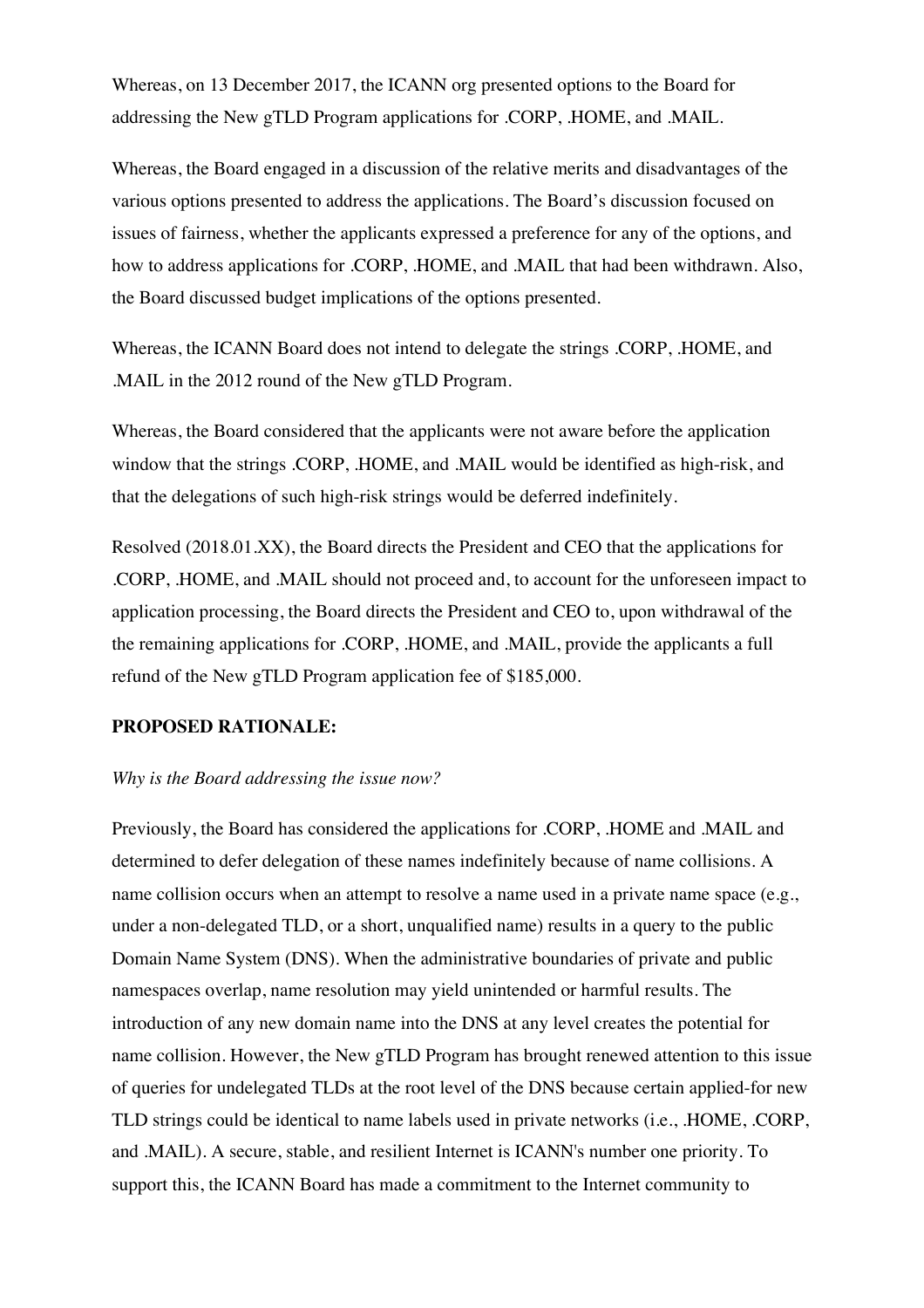mitigate and manage name collision occurrence. As part of this commitment, the ICANN organization published in July 2014 the Name Collision Occurrence Management Framework. Guided by recommendations in reports from the SSAC and JAS Global Advisors, the Framework recommended that the delegation of the strings .HOME, .CORP, and .MAIL be deferred indefinitely. These strings were identified as "high-risk."

These findings and recommendations prompting the Board's previous action on .CORP, .HOME, and .MAIL have not changed and are expected to continue to be applicable in the near term. In the Board resolution of 2 November 2017, the Board directed the ICANN org to provide options to the Board for addressing the applications for .CORP, .HOME, and .MAIL. The ICANN org presented options to the Board at the Board meeting of 13 December 2017. The Board discussed the merits and disadvantages of the options presented and is taking action at this time to address the applications.

#### *What are the options being considered? What factors did the Board find significant?*

Contemplating that the Board does not intend to delegate the .CORP, HOME and .MAIL strings before the end of the 2012 round of the New gTLD program, the options presented to the Board took into account two key questions: What type of refund should be provided to the applicants? Should the applicants receive priority over other applications for these strings in any subsequent round of the New gTLD Program? The Board considered a range of options and arrangements resulting from these questions: from a standard refund and no priority, to a full refund and priority.

In discussing the options regarding the refund amount, the Board considered that a standard refund would most closely adhere to the terms that all applicants agreed to in the AGB. Applicants acknowledged the Terms and Conditions in the AGB establishing that "ICANN has the right to determine not to proceed with any and all applications for new gTLDs, and that there is no assurance that any additional gTLDs will be created. The decision to review, consider and approve an application to establish one or more gTLDs and to delegate new gTLDs after such approval is entirely at ICANN's discretion."

However, the Board also considered issues of fairness and acknowledged that—although the issue of name collision was described in AGB Section 2.2.1.3—applicants were not aware before the application window that the strings .CORP, .HOME, and .MAIL would be identified as high-risk. Additionally, in light of the recommendations made in the JAS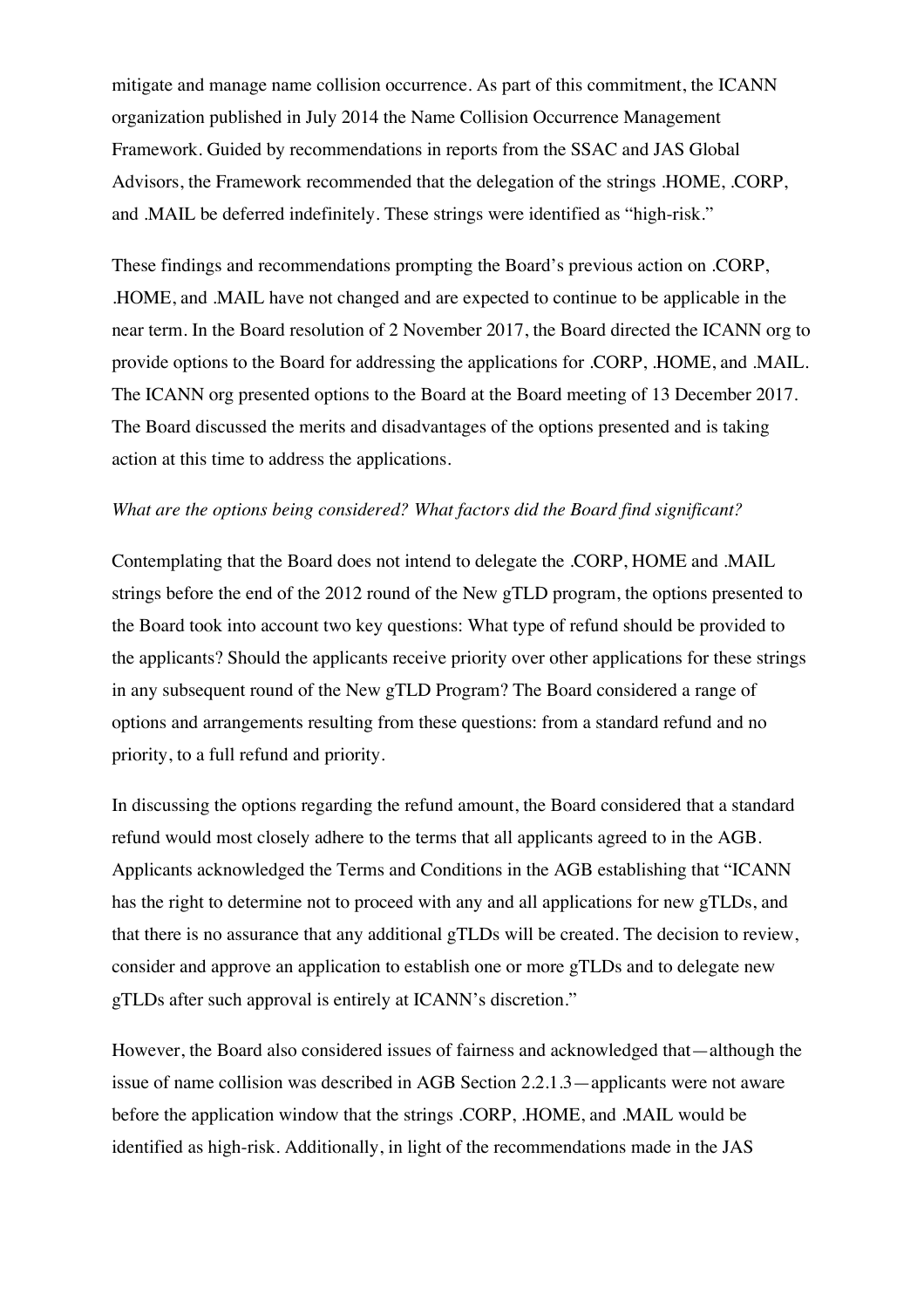Report, SAC062, SAC066, and the Name Collision Management Framework adopted by the NGPC on 30 July 2014, delegation of these strings was deferred indefinitely.

The Board found that this situation was unique within the New gTLD Program. Other applications within the New gTLD Program were not delegated or allowed to proceed based on established New gTLD Program processes. For example, the AGB contemplated that not all applications would pass evaluation (Initial or Extended Evaluation), and all applicants were thus aware of the possibility that there was a potential for not passing the string reviews and not being eligible for delegation. The applicants for .CORP, .HOME, and .MAIL were not aware of the forthcoming years of study on the issue of name collision and that they ultimately would be ineligible to proceed in the New gTLD Program.

As such, the Board has determined it would be appropriate in this case to account for the unforeseen impact to application processing and to provide the remaining applications for .CORP, .HOME, and .MAIL a full refund of the New gTLD Program application fee of \$185,000, upon withdrawal of the application by the applicant.

Regarding priority in a subsequent round, the Board considered several different factors. The Board considered that there is currently no indication that the strings .CORP, .HOME, and .MAIL will be able to be delegated at any time in the future. While the Board has taken a resolution requesting the ICANN Security and Stability Advisory Committee to conduct a study and provide advice to the Board regarding the risks and possible mitigation of the risks associated with delegating the .CORP, .HOME, .MAIL strings in the root, the outcome of this study will not be available in the near term. The Board also considered the potential complexity associated with establishing procedures and rules for granting priority and that this may be an issue to be handled via the policy development process and not Board action. Based on these reasons, the Board has determined not to grant priority in a subsequent round to the applicants for .CORP, .HOME, and .MAIL who might reapply.

#### *What significant materials did the Board review?*

In adopting this resolution, the Board has reviewed, in addition to the options provided by the ICANN org, various materials, including, but not limited to:

• SAC045: Invalid Top Level Domain Queries at the Root Level of the Domain Name System (https://www.icann.org/en/committees/security/sac045.pdf)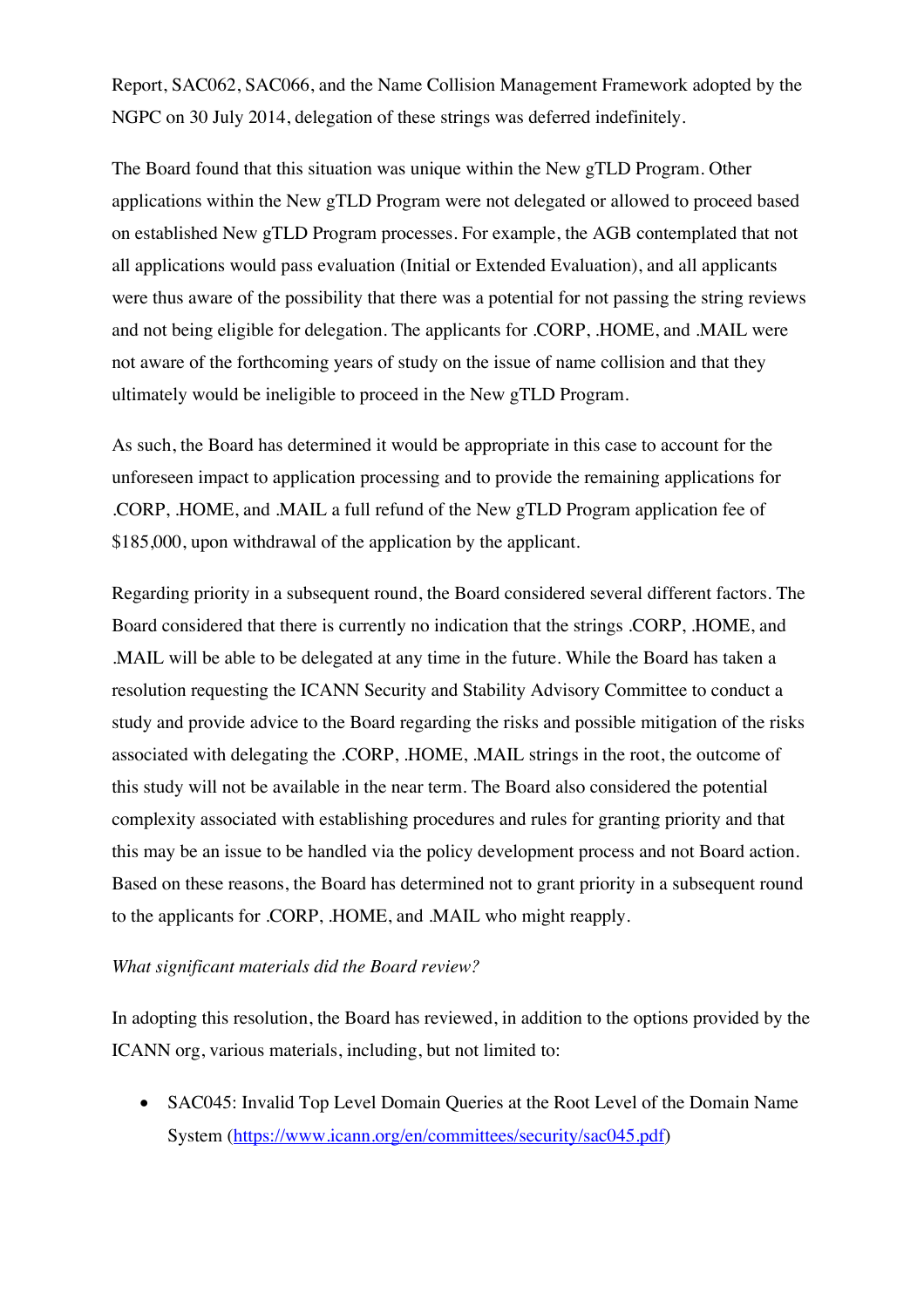- SAC057: SSAC Advisory on Internal Name Certificates (https://www.icann.org/en/system/files/files/sac-057-en.pdf)
- SAC062: SSAC Advisory Concerning the Mitigation of Name Collision Risk (https://www.icann.org/en/groups/ssac/documents/sac-062-en.pdf)
- SAC064: SSAC Advisory on Search List Process (https://www.icann.org/en/groups/ssac/documents/sac-064-en.pdf)
- SAC066: SSAC Comment Concerning JAS Phase One Report on Mitigating the Risk of DNS Namespace Collisions (https://www.icann.org/en/system/files/files/sac-066 en.pdf)
- Name Collision in the DNS (https://www.icann.org/en/system/files/files/namecollision-02aug13-en.pdf)
- New gTLD Collision Risk Mitigation (https://www.icann.org/en/system/files/files/new-gtld-collision-mitigation-05aug13 en.pdf)
- 26 February 2014 Report from JAS Global Advisors on "Mitigating the Risk of DNS Namespace Collisions" (https://www.icann.org/en/system/files/files/name-collisionmitigation-26feb14-en.pdf)
- 10 June 2014 Report of Public Comments on "Mitigating the Risk of DNS Namespace Collisions" (https://www.icann.org/en/system/files/files/reportcomments-name-collision-10jun14-en.pdf)
- Name Collision Occurrence Management Framework (https://www.icann.org/en/system/files/files/name-collision-framework-30jul14 en.pdf)
- 24 August 2016 letter from applicants for .CORP, .HOME, and .MAIL (https://www.icann.org/en/system/files/correspondence/home-registry-inc-et-al-toicann-board-24aug16-en.pdf)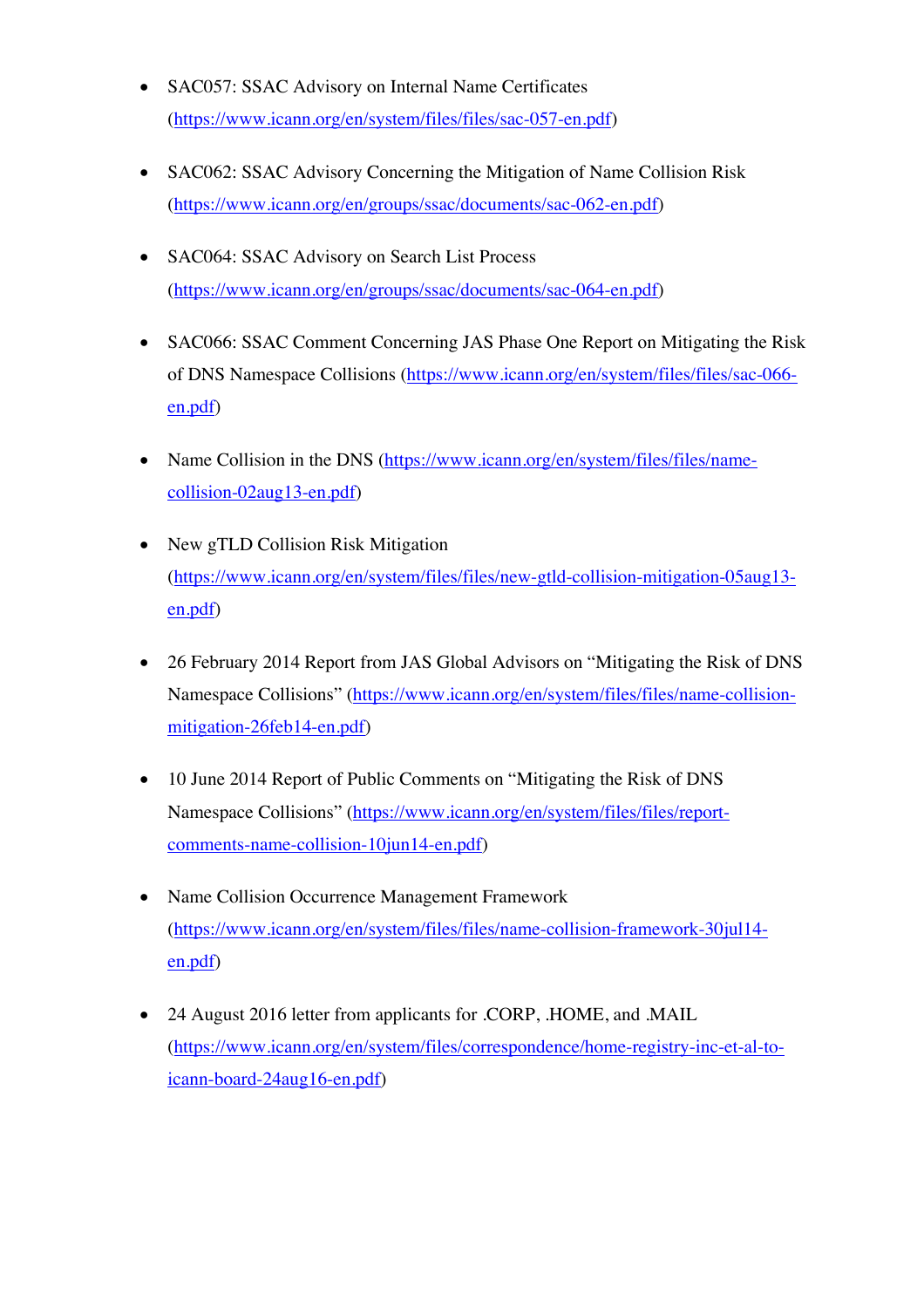- 6 March 2017 letter from Akram Atallah to the applicants for .CORP, .HOME, and .MAIL (https://www.icann.org/en/system/files/correspondence/atallah-to-homeregistry-inc-et-al-06mar17-en.pdf)
- Applicant Guidebook, Sections 1.5 and 2.2.1.3 (https://newgtlds.icann.org/en/applicants/agb/guidebook-full-04jun12-en.pdf)

#### *Are there fiscal impacts or ramifications on ICANN?*

The Board's action will have a fiscal impact on ICANN. In reviewing the options described above, the Board considered the impact of providing a standard versus a full refund. The total estimated cost of providing all remaining 20 applicants the standard refund is \$1,300,000, whereas the cost associated with a full refund is \$3,700,000. The funds for a full refund would come from the New gTLD Program funds, which are made up of the application fees collected in the 2012 round (from all applicants). While the full refund amount differs from the standard refund amounts provided for in the AGB, the ICANN org anticipated that significant refunds might be issued for the remaining program applicants. As such, the financial impact to ICANN has been accounted for in the Operating Plan and Budget. The remaining funds as of the publication of the FY18 Operating Plan and Budget were \$95,800,000.

#### *Are there positive or negative community impacts?*

Taking this action will help support ICANN's mission to ensure the stable and secure operation of the Internet's unique identifier systems. This action benefits the ICANN community as it provides transparency and predictability to the applicants for .CORP, .HOME, and .MAIL.

#### **Signature Block:**

Submitted by: Akram Atallah Position: President, Global Domains Division Date Noted: XX January 2018 Email: akram.atallah@icann.org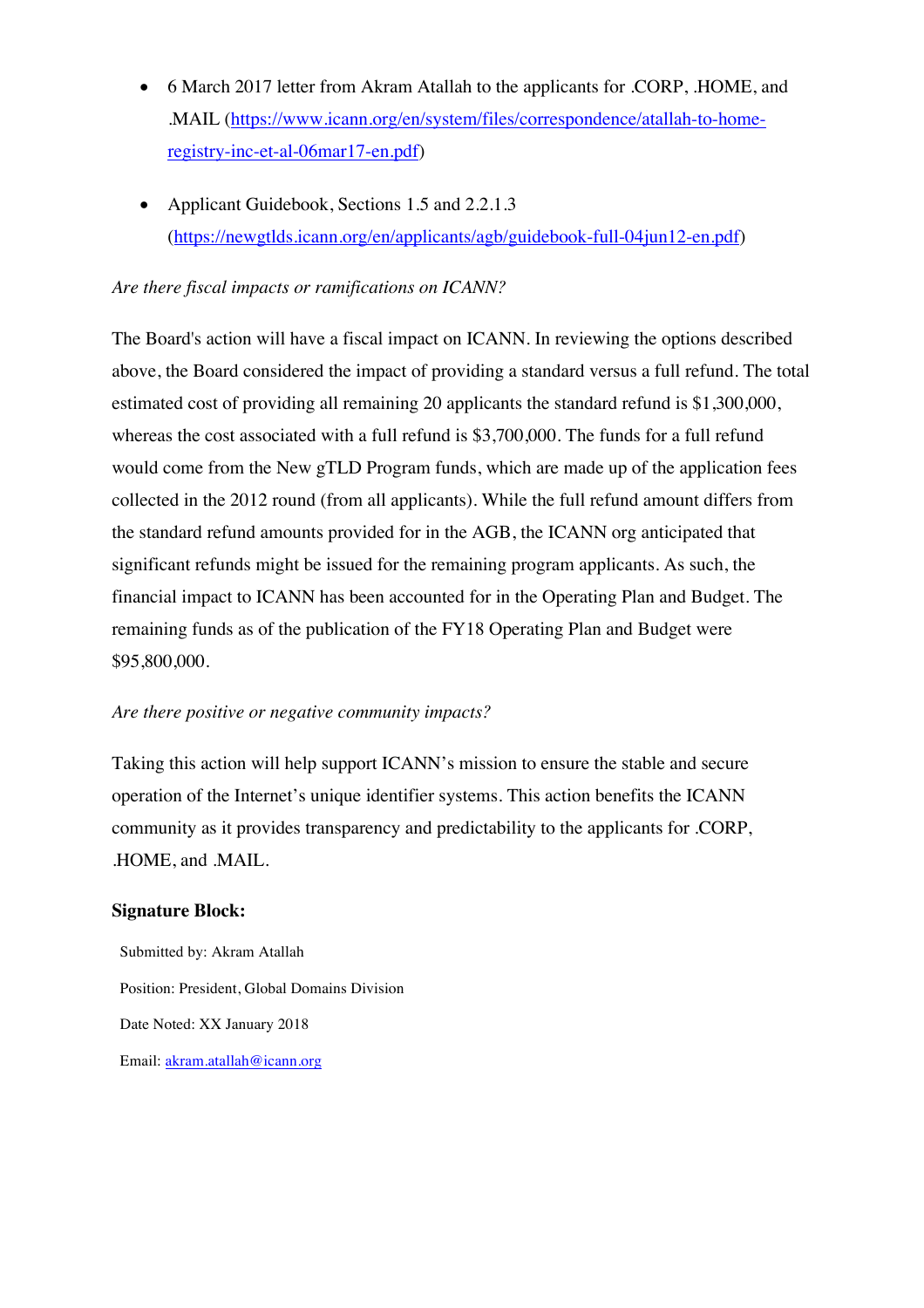#### **ICANN BOARD PAPER NO. 2018.02.04.2d**

# **TITLE: GAC Advice: Abu Dhabi Communiqué (November 2017) PROPOSED ACTION: For Board Resolution**

#### **EXECUTIVE SUMMARY:**

The Governmental Advisory Committee (GAC) delivered advice to the ICANN Board in its Abu Dhabi Communiqué issued 1 November 2017. The advice concerns: protection of names and acronyms of Intergovernmental Organizations (IGOs) in gTLDs; enabling inclusive, informed and meaningful participation in ICANN; General Data Protection Regulation (GDPR) and WHOIS; and, applications for .AMAZON and related strings.

The Abu Dhabi Communiqué was the subject of such an exchange between the Board and the GAC on 14 December 2017. The purpose of the exchange was to ensure common understanding of GAC advice provided in the communiqué. A transcript of the call is available here: https://gac.icann.org/sessions/gac-and-icann-board-conference-callregarding-icann60-communique.

The Board is being asked to approve an iteration of the GAC-Board Scorecard to address the GAC's advice in the Abu Dhabi Communiqué. The draft Scorecard is attached to this briefing paper. The Scorecard includes: the text of the GAC advice; the Board's understanding of the GAC advice following the December 2017 dialogue with the GAC; the GNSO Council's review of the advice in the Abu Dhabi Communiqué as presented in a 6 December 2017 <u>letter</u> to the Board; and the Board's proposed response to the GAC advice.

#### **ICANN ORG RECOMMENDATION:**

The ICANN org recommends that the Board adopt the attached scorecard to address the GAC's advice in the November 2017 Abu Dhabi Communiqué.

#### **PROPOSED RESOLUTION**: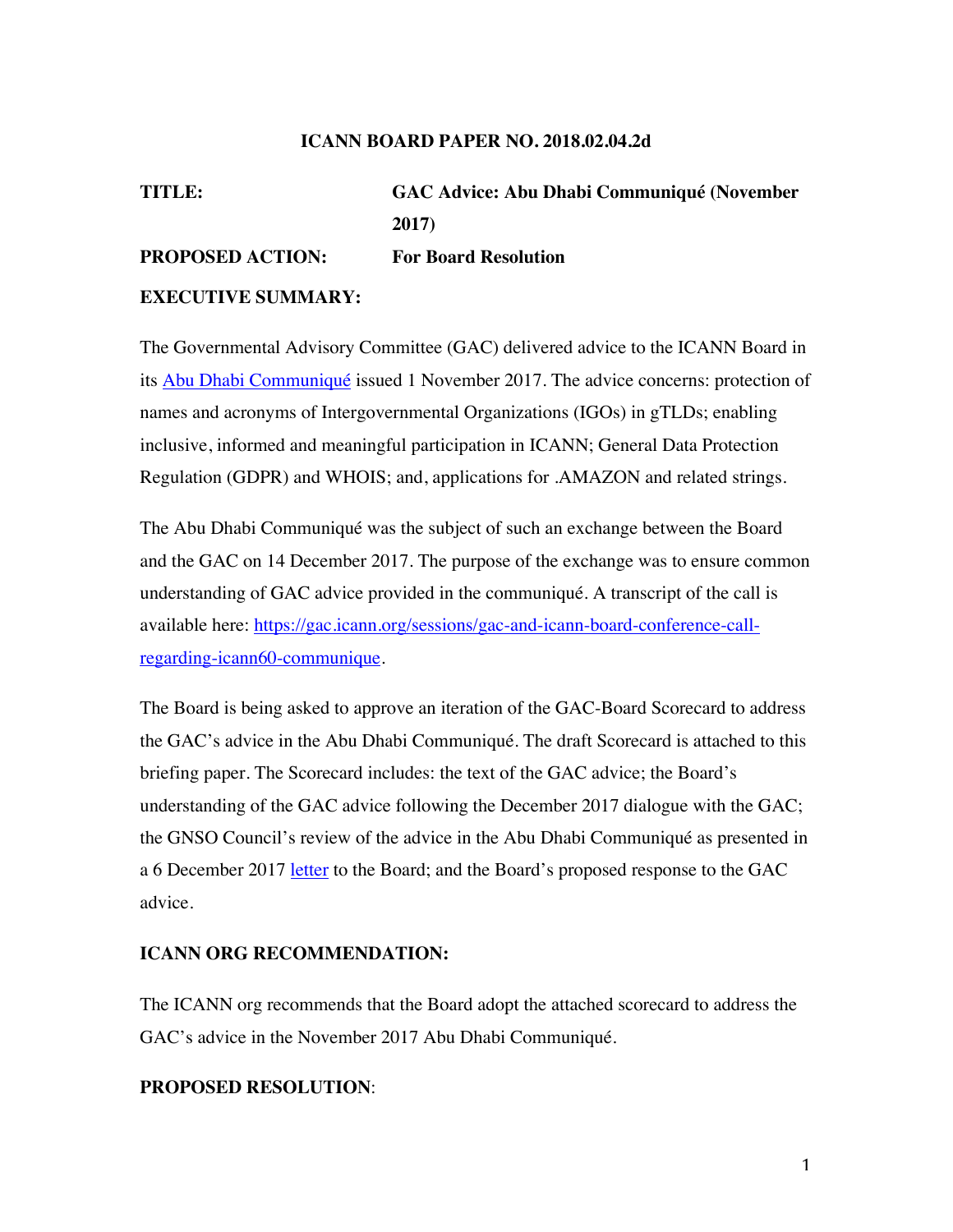Whereas, the Governmental Advisory Committee (GAC) met during the ICANN60 meeting in Abu Dhabi, United Arab Emirates (UAE) and issued advice to the ICANN Board in a communiqué on 1 November 2017 ("Abu Dhabi Communiqué").

Whereas, the Abu Dhabi Communiqué was the subject of an exchange between the Board and the GAC on 14 December 2017.

Whereas, in a 6 December 2017 letter, the GNSO Council provided its feedback to the Board concerning advice in the Abu Dhabi Communiqué relevant to generic top-level domains to inform the Board and the community of gTLD policy activities that may relate to advice provided by the GAC.

Whereas, the Board developed an iteration of the scorecard to respond to the GAC's advice in the Abu Dhabi Communiqué, taking into account the exchange between the Board and the GAC and the information provided by the GNSO Council.

Resolved  $(2018.xx.xx.x)$ , the Board adopts the scorecard titled "GAC Advice – Abu Dhabi Communiqué: Actions and Updates Resolution Text Superseded

in response to items

of GAC advice in the Abu Dhabi Communiqué.

#### **PROPOSED RATIONALE:**

Article 12, Section  $12.2(a)(ix)$  of the ICANN Bylaws permits the GAC to "put issues to the Board directly, either by way of comment or prior advice, or by way of specifically recommending action or new policy development or revision to existing policies." In its Abu Dhabi Communiqué (1 November 2017), the GAC issued advice to the Board on: protection of names and acronyms of Intergovernmental Organizations (IGOs) in gTLDs; enabling inclusive, informed and meaningful participation in ICANN; General Data Protection Regulation (GDPR) and WHOIS; and, applications for .AMAZON and related strings. The ICANN Bylaws require the Board to take into account the GAC's advice on public policy matters in the formulation and adoption of the polices. If the Board decides to take an action that is not consistent with the GAC advice, it must inform the GAC and state the reasons why it decided not to follow the advice. Any GAC advice approved by a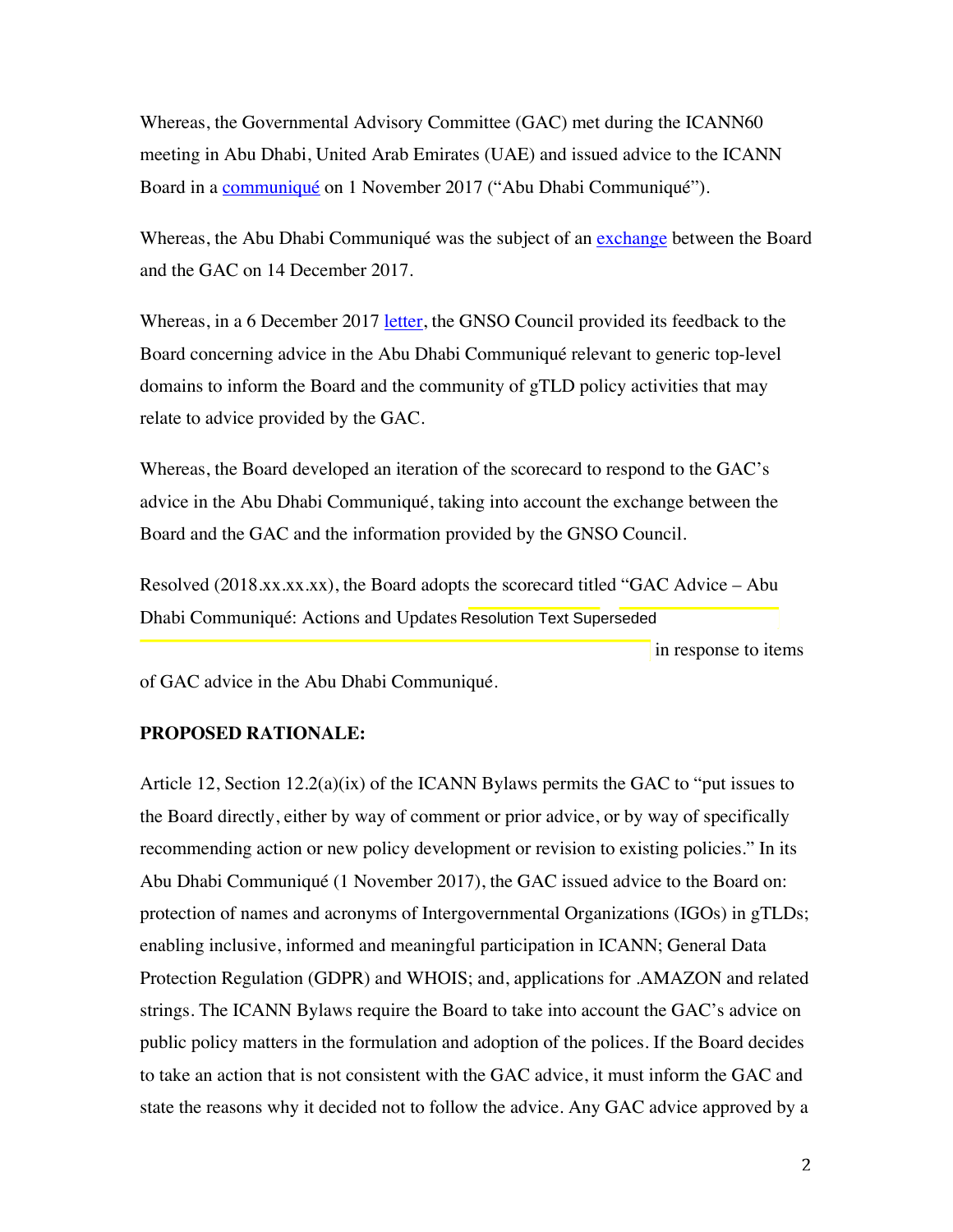full consensus of the GAC (as defined in the Bylaws) may only be rejected by a vote of no less than 60% of the Board, and the GAC and the Board will then try, in good faith and in a timely and efficient manner, to find a mutually acceptable solution.

At this time, the Board is taking action to address the advice from the GAC in the Abu Dhabi Communiqué. The Board's actions are described in scorecard dated Rationale Text Superseded

In adopting its response to the GAC advice in the Abu Dhabi Communiqué, the Board reviewed various materials, including, but not limited to, the following materials and documents:

- Abu Dhabi Communiqué (1 November 2017): https://www.icann.org/en/system/files/correspondence/gac-to-icann-01nov17 en.pdf
- The GNSO Council's review of the advice in the Abu Dhabi Communiqué as presented in the 6 December 2017 letter to the Board: https://www.icann.org/en/system/files/correspondence/forrest-et-al-to-chalaby-06dec17-en.pdf

The adoption of the GAC advice as provided in the scorecard will have a positive impact on the community because it will assist with resolving the advice from the GAC concerning gTLDs and other matters. There are no foreseen fiscal impacts associated with the adoption of this resolution. Approval of the resolution will not impact security, stability or resiliency issues relating to the DNS. This is an Organizational Administrative function that does not require public comment.

### **Signature Block:**

Submitted by: Christine Willett/ David Olive Position: Vice President, gTLD Operations Senior Vice President, Policy Development Support